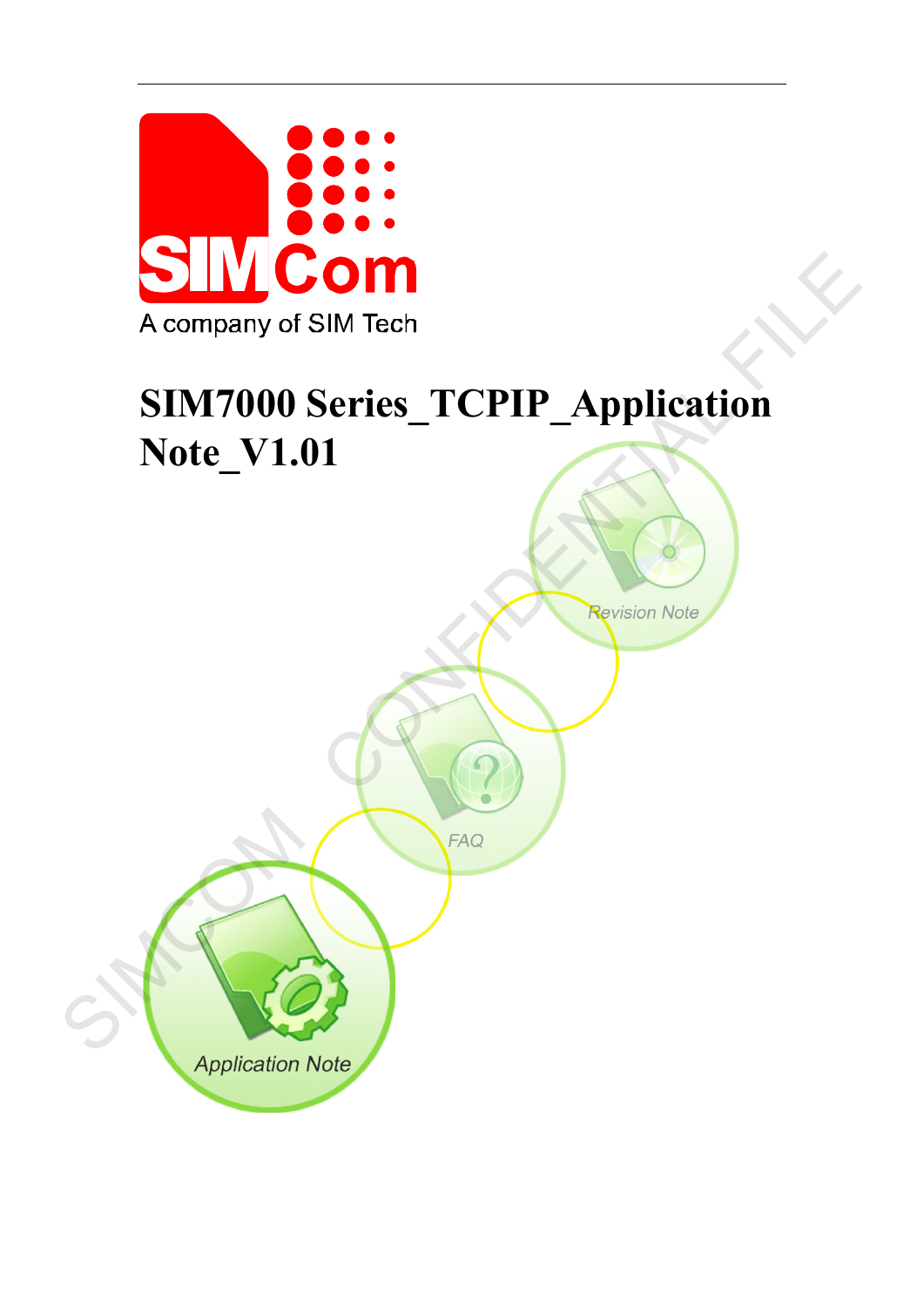

| Document Title      | SIM7000 Series TCPIP Application Note       |  |
|---------------------|---------------------------------------------|--|
| <b>Version</b>      | 1.01                                        |  |
| <b>Date</b>         | 2017-10-24                                  |  |
| <b>Status</b>       | Release                                     |  |
| Document Control ID | SIM7000 Series TCPIP Application Note V1.01 |  |

#### **General Notes**

SIMCom offers this information as a service to its customers, to support application and engineering efforts that use the products designed by SIMCom. The information provided is based upon requirements specifically provided to SIMCom by the customers. SIMCom has not undertaken any independent search for additional relevant information, including any information that may be in the customer's possession. Furthermore, system validation of this product designed by SIMCom within a larger electronic system remains the responsibility of the customer or the customer's system integrator. All specifications supplied herein are subject to change. **Decument Control ID**<br>
SIMCOM Scries TCPIP\_Application Note, V1.01<br>
General Notes<br>
SIMCom offers that information as a service to its customers, to support application and<br>
engineering efforts that are the protocol design

#### **Copyright**

This document contains proprietary technical information which is the property of Shanghai SIMCom Wireless Solutions Ltd, copying of this document and giving it to others and the using or communication of the contents thereof, are forbidden without express authority. Offenders are liable to the payment of damages. All rights reserved in the event of grant of a patent or the registration of a utility model or design. All specification supplied herein are subject to change without notice at any time.

*Copyright © Shanghai SIMCom Wireless Solutions Ltd. 2017*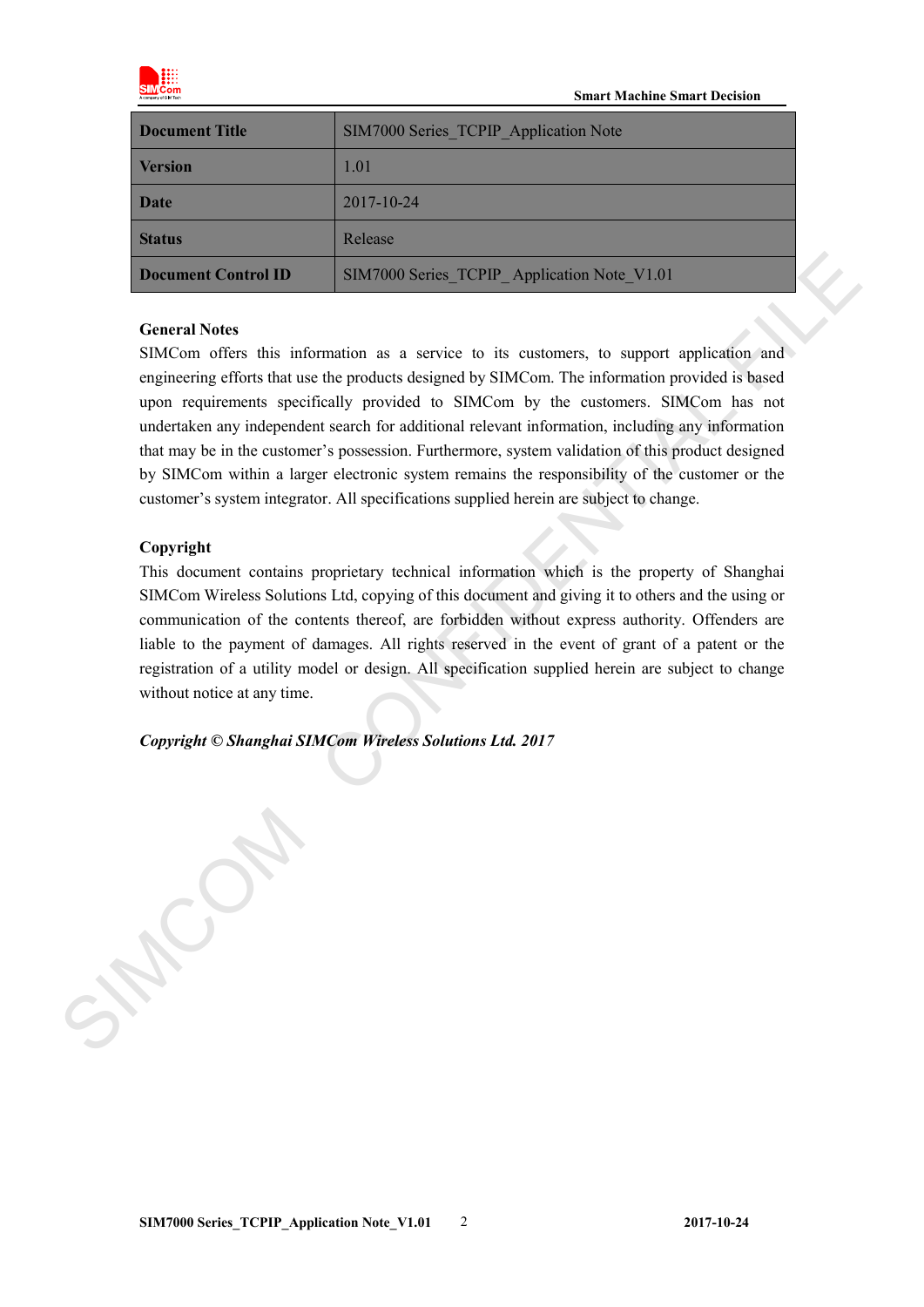

## **Contents**

| $\mathbf{1}$            |                                                              |  |
|-------------------------|--------------------------------------------------------------|--|
| $\boldsymbol{2}$        |                                                              |  |
|                         | 2.1                                                          |  |
|                         | 2.1.1                                                        |  |
|                         | 2.1.2                                                        |  |
|                         | 2.1.3                                                        |  |
|                         | 2.1.4                                                        |  |
|                         | 2.2                                                          |  |
|                         | 2.2.1                                                        |  |
|                         | 2.2.2                                                        |  |
|                         | 2.2.3                                                        |  |
|                         | How to Switch Between Data Mode and Command Mode 12<br>2.2.4 |  |
|                         | 2.2.5                                                        |  |
|                         | 2.3                                                          |  |
| 3                       |                                                              |  |
|                         | 3.1                                                          |  |
|                         | 3.2                                                          |  |
|                         |                                                              |  |
| $\overline{\mathbf{4}}$ |                                                              |  |
| 5                       |                                                              |  |
| 6                       |                                                              |  |
|                         | 6.1                                                          |  |
|                         | 6.2                                                          |  |
|                         | 6.3                                                          |  |
|                         | 6.4                                                          |  |
|                         | 6.5                                                          |  |
| 7                       |                                                              |  |
|                         | 7.1                                                          |  |
|                         | 7.2                                                          |  |
| 8                       |                                                              |  |
| 9                       |                                                              |  |
| 10                      |                                                              |  |
| 11                      |                                                              |  |
|                         |                                                              |  |
| 12                      |                                                              |  |
|                         |                                                              |  |
|                         | A                                                            |  |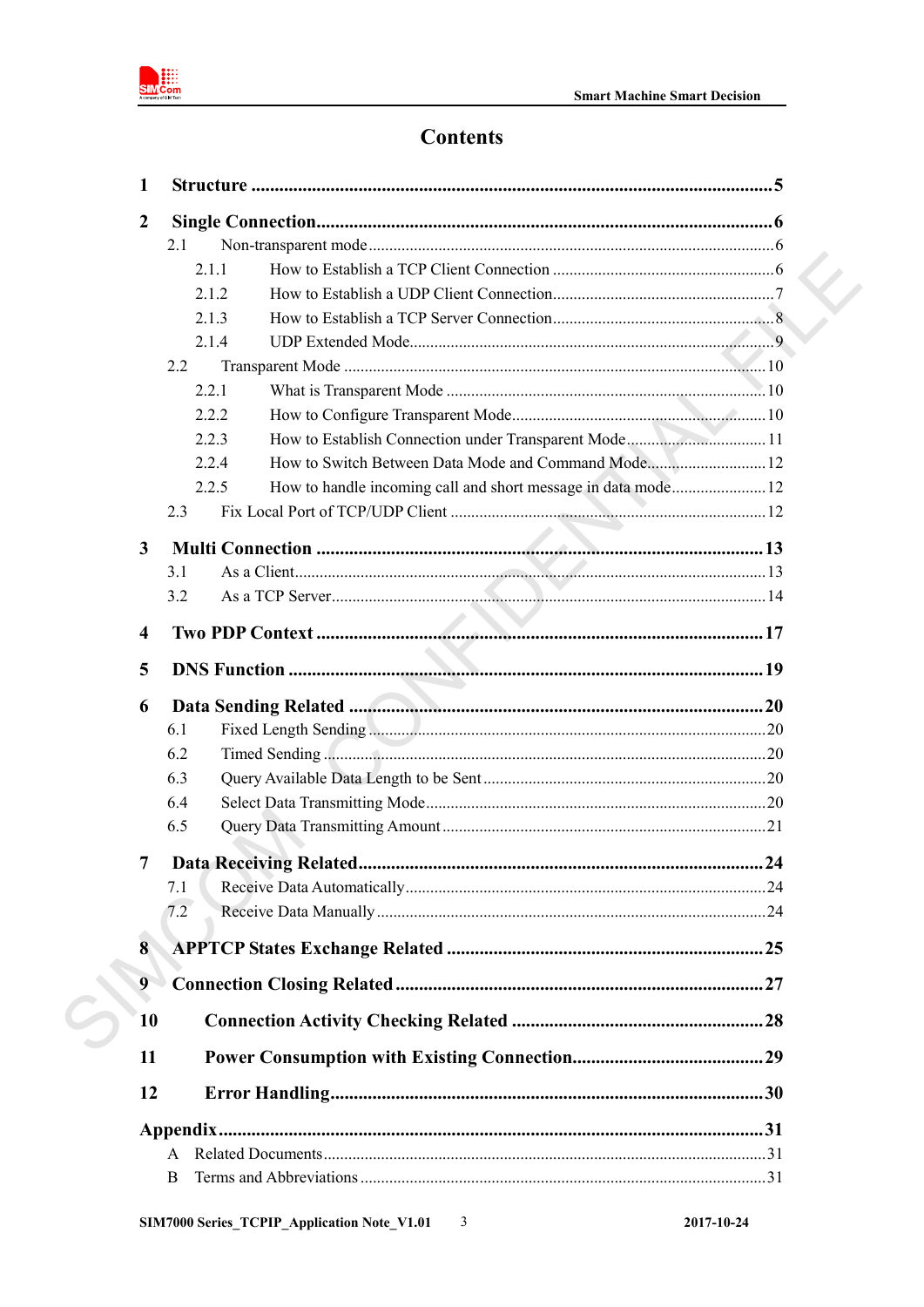

### **Version History**

| Date             | <b>Version</b> | <b>What is new</b>                  | Author     |
|------------------|----------------|-------------------------------------|------------|
| $2017 - 07 - 03$ | 1.00           | New version                         | Ping.zhang |
| 2010-10-24       | 1 0 1          | Deleted related description of GPRS | Wenjie.lai |

### **Scope**

This document presents the AT command of TCPIP stack and application examples. This document can apply to SIM7000 series modules with TCPIP function. SCOPE<br>
This document presents the AT command of TCPP stack and application examples.<br>
This document can apply to STM7000 struct and application examples.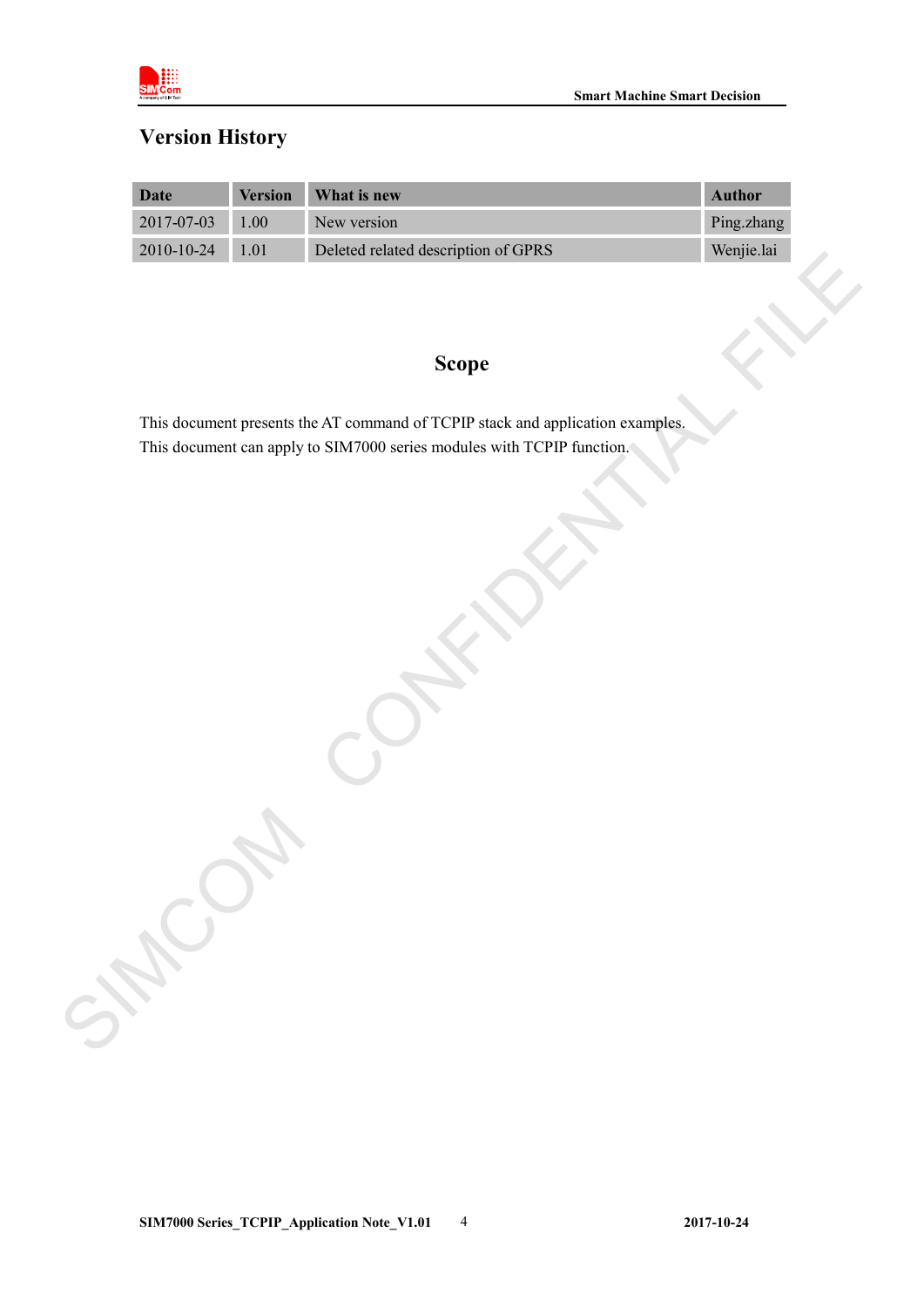

### <span id="page-4-0"></span>**1 Structure**

There are two modes of connection for SIM7000 series TCP/IP application: Single connection and Multi connection. When in single connection mode, SIM7000 series can work at both transparent mode and non-transparent mode; and under these two transmission modes, SIM7000 series can be configured as either TCP/UDP client or TCP server. When in multi connection mode, SIM7000 series can only work at non-transparent mode. In this mode, SIM7000 series can work as an absolute TCP/UDP client, which can establish 8 connections in total. In this mode, it can also be configured as one TCP server, which allows 7 TCP/UDP clients to be connected; and the TCP server also can act as a client, establishing 7 connections to one remote server. The structure of the TCP/IP application is given as below.

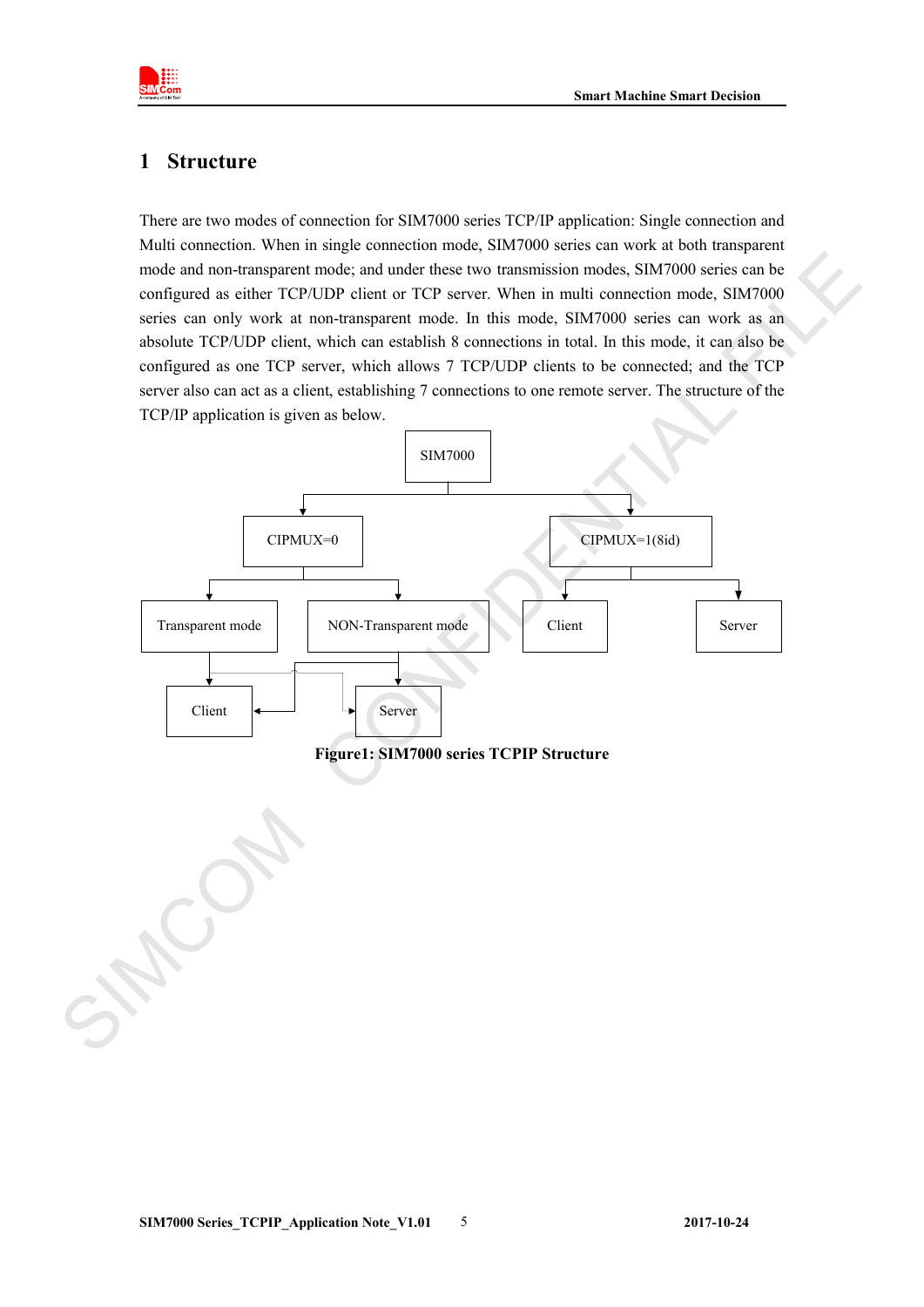

### <span id="page-5-0"></span>**2 Single Connection**

Command  $AT+CIPMUX=<1>$  is used for selecting TCPIP connection mode, when  $n=0$ , it is single connection; when  $n=1$ , it is multi connection. The default configuration is single connection mode. For single connection, SIM7000 series supports both transparent mode and non-transparent mode.

### <span id="page-5-1"></span>**2.1 Non-transparent mode**

Command AT+CIPMODE= $\leq n$ > is used for selecting TCPIP application mode, when  $n=0$ , it is non-transparent mode (normal mode); when  $n=1$ , it is transparent mode. The default configuration is non-transparent mode. There are three working modes for SIM7000 series under this mode: TCP client, UDP client and TCP server.

### <span id="page-5-2"></span>**2.1.1 How to Establish a TCP Client Connection**

Firstly, before any TCP/UDP related operation is set up, the module should be connected to network. User can use the commands "AT+CGATT?" to query the network registration status whether the module has been attached to data service.



Secondly, user should use the command group AT+CSTT, AT+CIICR and AT+CIFSR to start the task and activate the wireless connection. Lastly, user can establish TCP connection between SIM7000 series and the server by AT command (AT+CIPSTART="TCP","IP Address of server", "port number of server"). If the connection is established successfully, response "CONNECT OK" will come up from the module. Now user can send data to the server with "AT+CIPSEND". "AT+CIPSEND" will return promoting mark ">", user should write data after ">" then issue CTRL+Z (0x1a) to send. If sending is successful, it will respond "SEND OK". And if there is data coming from the server, the module will receive the data automatically from the serial port. User can close the TCP connection with "AT+CIPCLOSE" command. Below is an example of TCP connection to remote server.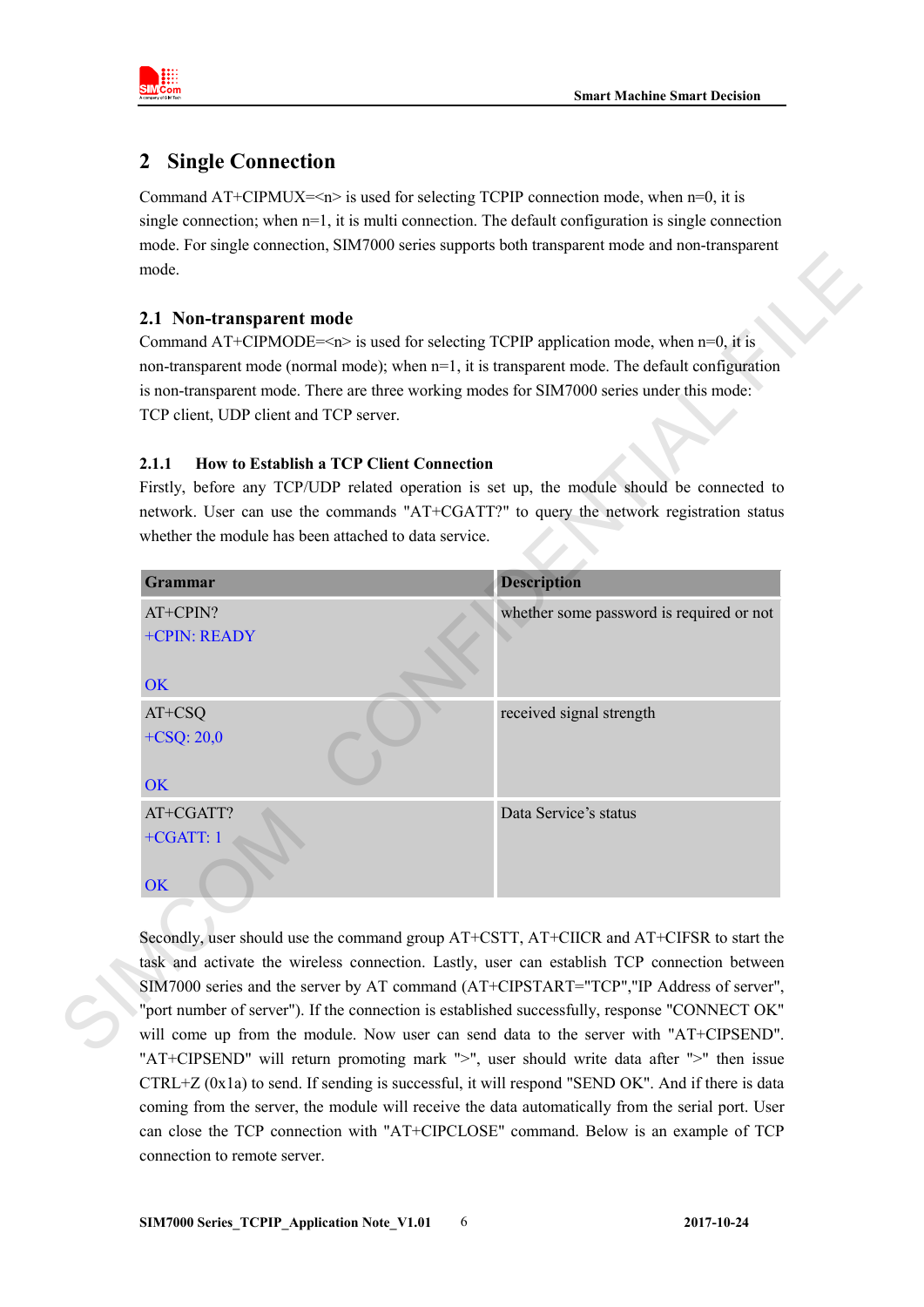

| Grammar                                                       | <b>Description</b>                                  |
|---------------------------------------------------------------|-----------------------------------------------------|
| AT+CGATT?                                                     | Data Service's status                               |
| $+CGATT:1$                                                    |                                                     |
| <b>OK</b>                                                     |                                                     |
| AT+CSTT="CMNET"                                               | Start task and set APN.                             |
| OK                                                            | The default APN is "CMNET", with no                 |
|                                                               | username or password. Check with local              |
| AT+CIICR                                                      | GSM provider to get the APN.                        |
| <b>OK</b>                                                     | Bring up wireless connection                        |
|                                                               | Get local IP address                                |
| AT+CIFSR<br>10.78.245.128                                     |                                                     |
|                                                               |                                                     |
| AT+CIPSTART="TCP","116.228.221.51","8500"<br><b>OK</b>        | Start up the connection                             |
| <b>CONNECT OK</b>                                             | The TCP connection has been established             |
|                                                               | successfully                                        |
| AT+CIPSEND                                                    | Send data to remote server, CTRL+Z                  |
| > hello TCP serve                                             | $(0x1a)$ to send. User should write data            |
|                                                               | only after the promoting mark ">", and              |
|                                                               | then use CTRL+Z to send. User can use               |
|                                                               | command "AT+CIPSPRT" to set whether                 |
|                                                               | ">'<br>after<br>echo<br>promote<br>issuing          |
|                                                               | "AT+CIPSEND".                                       |
| <b>SEND OK</b>                                                | Remote server receives data. For TCP,               |
|                                                               | "SEND OK" means data has been sent                  |
|                                                               | out and received successfully by the                |
|                                                               | due<br>the<br><b>TCP</b><br>remote<br>server,<br>to |
|                                                               | connection-oriented protocol.                       |
| hello SIM7000                                                 | Received data from remote server                    |
| <b>CLOSED</b>                                                 | Remote server closed the connection                 |
|                                                               |                                                     |
| <b>How to Establish a UDP Client Connection</b><br>2.1.2      |                                                     |
|                                                               |                                                     |
| The process of establishing UDP connection is similar to TCP. |                                                     |
|                                                               |                                                     |
| Grammar                                                       | <b>Description</b>                                  |

### <span id="page-6-0"></span>**2.1.2 How to Establish a UDP Client Connection**

| <b>Grammar</b>  | <b>Description</b>      |
|-----------------|-------------------------|
| AT+CGATT?       | Data Service's status   |
| $+CGATT:1$      |                         |
|                 |                         |
| <b>OK</b>       |                         |
| AT+CSTT="CMNET" | Start task and set APN. |
| OK              |                         |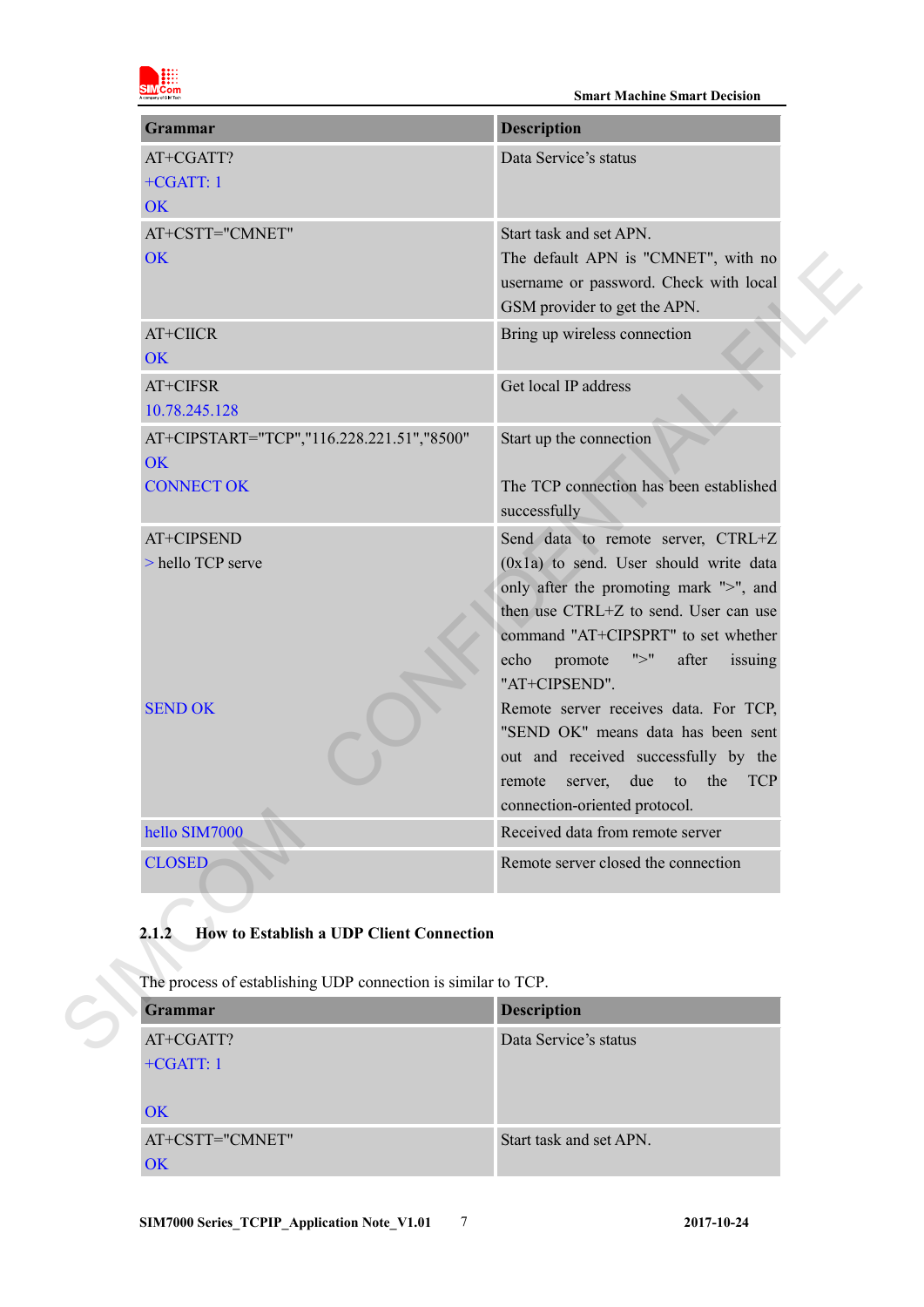

| OK                                                                                                                                                                                                                                                                                                                                                                                                                                                                                                                            | Bring up wireless connection                                                                                                                                                                                                                                                                                                                                                |
|-------------------------------------------------------------------------------------------------------------------------------------------------------------------------------------------------------------------------------------------------------------------------------------------------------------------------------------------------------------------------------------------------------------------------------------------------------------------------------------------------------------------------------|-----------------------------------------------------------------------------------------------------------------------------------------------------------------------------------------------------------------------------------------------------------------------------------------------------------------------------------------------------------------------------|
| AT+CIFSR<br>10.78.245.128                                                                                                                                                                                                                                                                                                                                                                                                                                                                                                     | Get local IP address                                                                                                                                                                                                                                                                                                                                                        |
| AT+CIPSTART="UDP","116.228.221.51","9600"<br><b>OK</b>                                                                                                                                                                                                                                                                                                                                                                                                                                                                        | Start up "UDP" the connection                                                                                                                                                                                                                                                                                                                                               |
| <b>CONNECT OK</b>                                                                                                                                                                                                                                                                                                                                                                                                                                                                                                             | The UDP connection has been established<br>successfully                                                                                                                                                                                                                                                                                                                     |
| AT+CIPSEND<br>$>$ SIM7000 UDP test<br><b>SEND OK</b>                                                                                                                                                                                                                                                                                                                                                                                                                                                                          | Send data to remote server, CTRL+Z<br>$(0x1a)$ to send.<br>Data has been sent out from the serial<br>port, but it is unknown if the data reaches<br>the UDP server. For UDP, "SEND OK"<br>just means data has been sent out from the<br>serial port of module, not meaning data<br>reaching the server, due to the UDP<br>simpler message-based connectionless<br>protocol. |
| <b>UDP</b> test                                                                                                                                                                                                                                                                                                                                                                                                                                                                                                               | Receive data from remote server                                                                                                                                                                                                                                                                                                                                             |
|                                                                                                                                                                                                                                                                                                                                                                                                                                                                                                                               | Close the UDP connection                                                                                                                                                                                                                                                                                                                                                    |
| AT+CIPCLOSE                                                                                                                                                                                                                                                                                                                                                                                                                                                                                                                   |                                                                                                                                                                                                                                                                                                                                                                             |
| <b>CLOSED OK</b>                                                                                                                                                                                                                                                                                                                                                                                                                                                                                                              | Connection is closed                                                                                                                                                                                                                                                                                                                                                        |
| <b>How to Establish a TCP Server Connection</b><br>2.1.3<br>In single connection mode, when configured as TCP server, SIM7000 series allows one client to<br>connect in. User should use the command "AT+CIPSERVER=1," <port>" to start the server<br/>function and set listening port. If it is successful, response "SERVER OK" will be returned, and<br/>now the server starts to listen to the TCP port. And then, user should use command "AT+CIFSR"<br/>to get local IP address, which is the server IP address.</port> |                                                                                                                                                                                                                                                                                                                                                                             |
| If the client connects to the server successfully, the IP address of remote client will be displayed at<br>server side. And the server can receive TCP data from remote side. Also user can use command<br>AT+CIPSEND to send data to remote client. User can use "AT+CIPSERVER=0" to close the<br>listening status. Also, user can use AT+CIPCLOSE to close the TCP connection.                                                                                                                                              |                                                                                                                                                                                                                                                                                                                                                                             |
| <b>Grammar</b>                                                                                                                                                                                                                                                                                                                                                                                                                                                                                                                | <b>Description</b>                                                                                                                                                                                                                                                                                                                                                          |
| AT+CGATT?                                                                                                                                                                                                                                                                                                                                                                                                                                                                                                                     | Data Service's status                                                                                                                                                                                                                                                                                                                                                       |

#### <span id="page-7-0"></span>**2.1.3 How to Establish a TCP Server Connection**

| Grammar             | <b>Description</b>                        |
|---------------------|-------------------------------------------|
| AT+CGATT?           | Data Service's status                     |
| $+CGATT:1$          |                                           |
|                     |                                           |
| OK                  |                                           |
| AT+CIPSERVER=1,1234 | Start the TCP server, listening port:1234 |
| OK                  |                                           |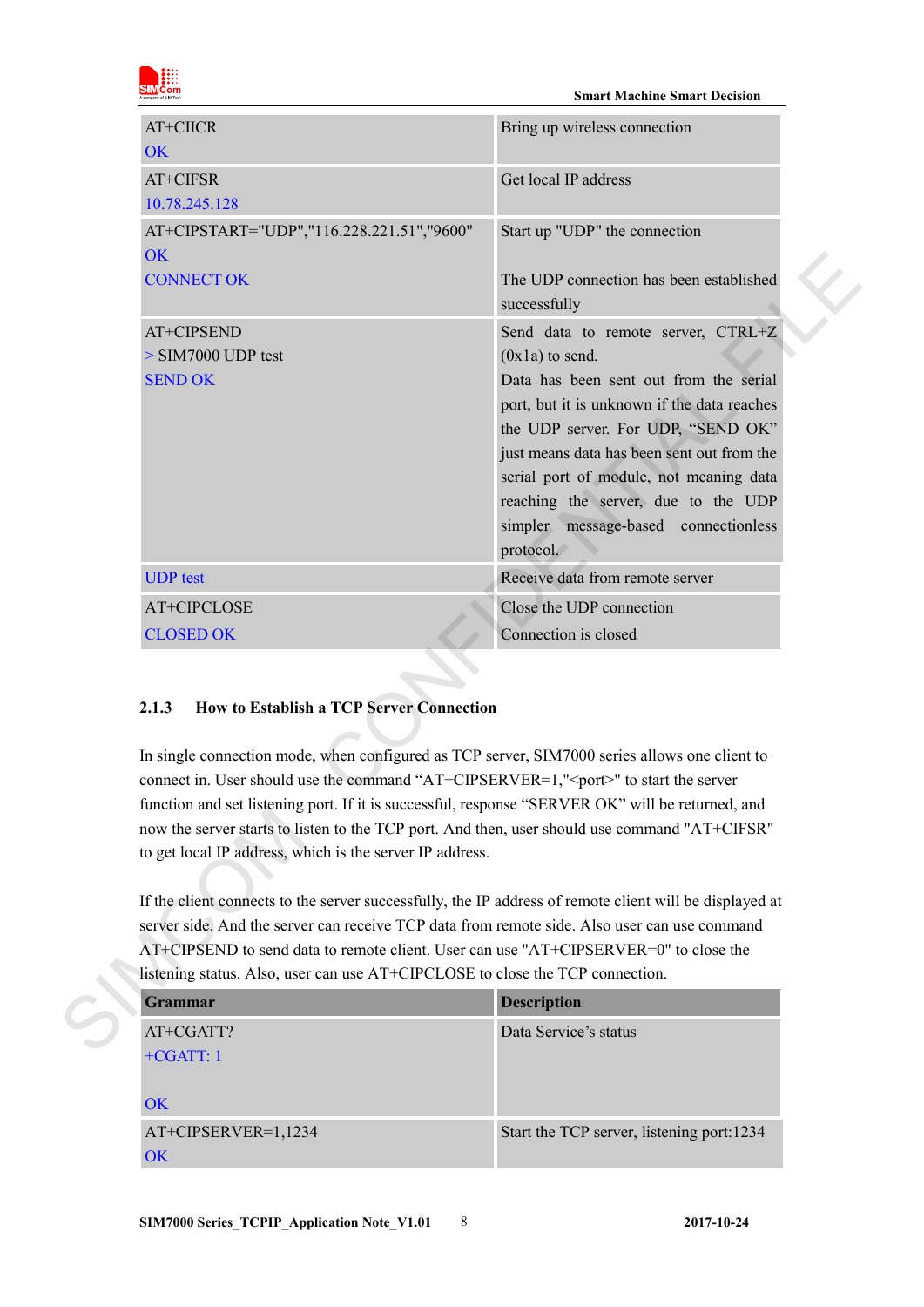|                       |  | om |  |
|-----------------------|--|----|--|
|                       |  |    |  |
| A company of SIM Tech |  |    |  |
|                       |  |    |  |

| <b>SERVER OK</b>               | TCP server is established successfully       |
|--------------------------------|----------------------------------------------|
| $AT+CIFSR$                     | Get local IP address                         |
| 10.78.33.227                   |                                              |
| AT+CIPSTATUS                   | Query current status                         |
| OK                             |                                              |
| <b>STATE: SERVER LISTENING</b> | TCP server : listening                       |
| REMOTE IP: 10.78.103.220       | Remote client 10.78.103.220 connected in     |
| hello server                   | Receive data from remote client              |
| AT+CIPSEND                     | Send data to remote client                   |
| $>$ hello client               |                                              |
| <b>SEND OK</b>                 | Remote client receives data                  |
| AT+CIPSERVER=0                 | Just close the listening status, the current |
| OK                             | connection is still active.                  |
| <b>SERVER CLOSE</b>            | TCP server is closed                         |
| AT+CIPCLOSE                    | Close TCP connection                         |
| <b>CLOSE OK</b>                |                                              |

### <span id="page-8-0"></span>**2.1.4 UDP Extended Mode**

|                                                                                         | TCP server : listening                       |
|-----------------------------------------------------------------------------------------|----------------------------------------------|
| REMOTE IP: 10.78.103.220                                                                | Remote client 10.78.103.220 connected in     |
| hello server                                                                            | Receive data from remote client              |
| AT+CIPSEND                                                                              | Send data to remote client                   |
| > hello client                                                                          |                                              |
| <b>SEND OK</b>                                                                          | Remote client receives data                  |
| AT+CIPSERVER=0                                                                          | Just close the listening status, the current |
| <b>OK</b>                                                                               | connection is still active.                  |
| <b>SERVER CLOSE</b>                                                                     | TCP server is closed                         |
| AT+CIPCLOSE                                                                             | Close TCP connection                         |
| <b>CLOSE OK</b>                                                                         |                                              |
|                                                                                         |                                              |
| <b>UDP Extended Mode</b><br>2.1.4                                                       |                                              |
| In UDP extended mode, SIM7000 series can receive UDP data from any IP address and port, |                                              |
| meanwhile it can send UDP data to any IP address and port.                              |                                              |
| <b>Grammar</b>                                                                          | <b>Description</b>                           |
| AT+CGATT?                                                                               | Data Service's status                        |
| $+CGATT:1$                                                                              |                                              |
|                                                                                         |                                              |
| <b>OK</b>                                                                               |                                              |
| AT+CSTT="CMNET"                                                                         | Start task and set APN.                      |
|                                                                                         |                                              |
| <b>OK</b>                                                                               |                                              |
| AT+CIICR                                                                                | Bring up wireless connection                 |
| <b>OK</b>                                                                               |                                              |
| AT+CIFSR                                                                                | Get local IP address                         |
| 10.78.245.128                                                                           |                                              |
| AT+CLPORT="UDP",8888                                                                    | Set local UDP port                           |
| OK                                                                                      |                                              |
| AT+CIPSRIP=1                                                                            | Display IP address and Port of sender        |
| OK                                                                                      |                                              |
| AT+CIPHEAD=1                                                                            | Add IP head in receiving data                |
| OK                                                                                      |                                              |
| AT+CIPUDPMODE=1                                                                         | Enable the UDP Extended Mode                 |
| OK                                                                                      |                                              |
| AT+CIPSTART="UDP","116.228.221.51","9600"<br>OK                                         | Start up UDP connection to remote server     |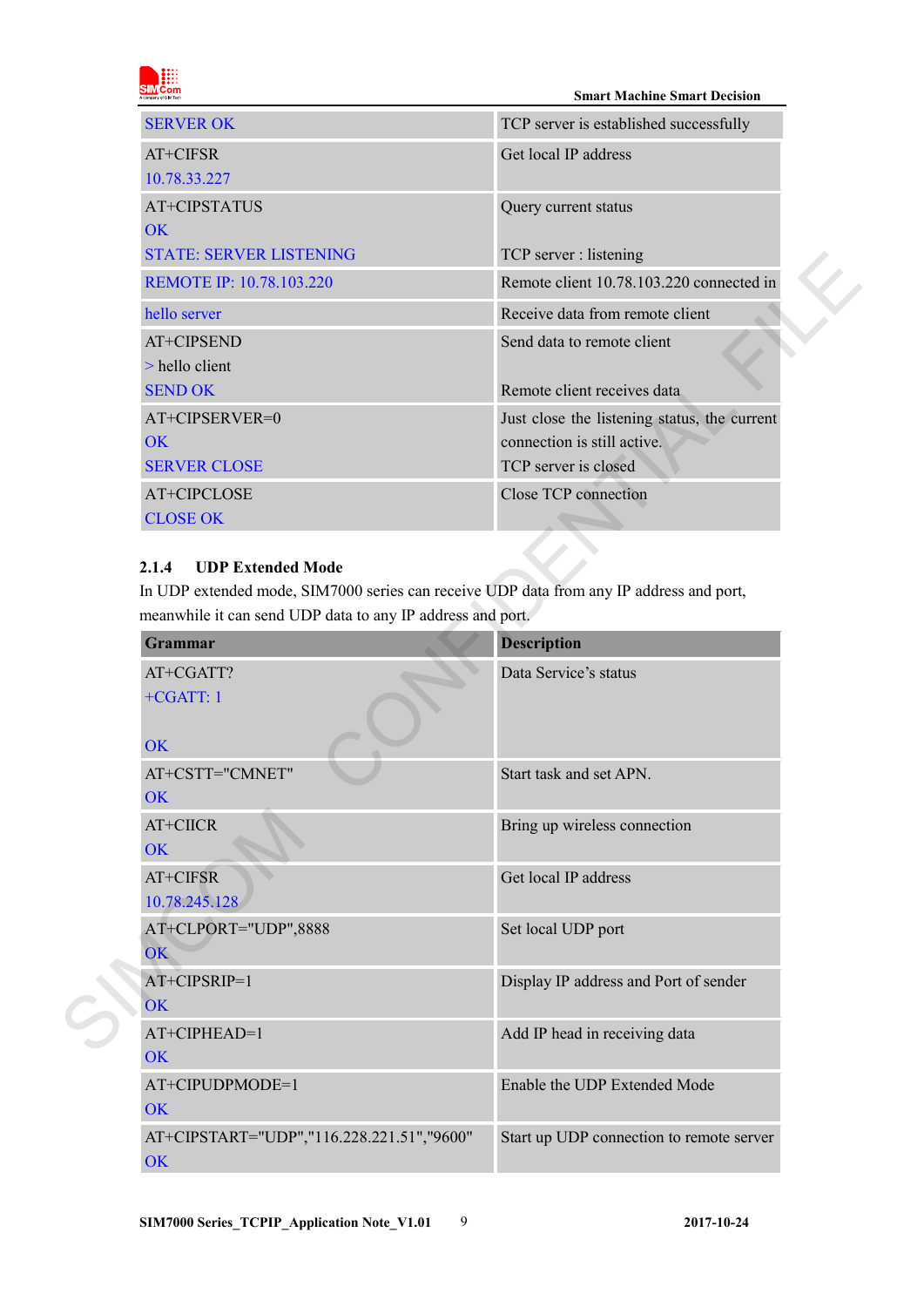| om<br>A company of SIM Tech |
|-----------------------------|

| <b>CONNECT OK</b>                                                                                                                                                                              | UDP connection has been established<br>successfully.                                   |
|------------------------------------------------------------------------------------------------------------------------------------------------------------------------------------------------|----------------------------------------------------------------------------------------|
| AT+CIPUDPMODE?                                                                                                                                                                                 | Check UDP mode's status                                                                |
| +CIPUDPMODE: 1,"116.228.221.51",9600                                                                                                                                                           |                                                                                        |
| <b>OK</b>                                                                                                                                                                                      |                                                                                        |
| RECV FROM: 116.228.221.51:9600                                                                                                                                                                 | Receiving data from 116.228.221.51:9600                                                |
| $+IPD, 5$ :test1                                                                                                                                                                               |                                                                                        |
| RECV FROM: 116.228.221.51:1234                                                                                                                                                                 | Receiving data from 116.228.221.51:<br>1234                                            |
| $+IPD, 5$ : test2                                                                                                                                                                              |                                                                                        |
| RECV FROM: 10.78.103.220: 5678                                                                                                                                                                 | Receiving data from 10.78.103.220: 5678                                                |
| $+IPD, 5$ : test3                                                                                                                                                                              |                                                                                        |
| AT+CIPSEND                                                                                                                                                                                     | Send data to 116.228.221.51:9600                                                       |
| $>$ Hello 9600<br><b>SEND OK</b>                                                                                                                                                               |                                                                                        |
| AT+CIPUDPMODE=2,"211.136.131.65",4500<br>OK                                                                                                                                                    | Re-set UDP address to be sent data to.                                                 |
| AT+CIPUDPMODE?<br>+CIPUDPMODE: 1,"211.136.131.65",4500                                                                                                                                         | The destination UDP address has been<br>Updated, and UDP extended mode is<br>still on. |
| <b>OK</b>                                                                                                                                                                                      |                                                                                        |
| AT+CIPSEND<br>$>$ Hello 4500<br><b>SEND OK</b>                                                                                                                                                 | Send data to 211.136.131.65:4500                                                       |
| 2.2 Transparent Mode                                                                                                                                                                           |                                                                                        |
| 2.2.1<br><b>What is Transparent Mode</b>                                                                                                                                                       |                                                                                        |
| SIM7000 series supports transparent mode which provides a special data mode for data receiving<br>and sending by TCP/IP application task. Once the connection is established under transparent |                                                                                        |
| mode, the module will be in data mode. All received data from serial port will be treated as data                                                                                              |                                                                                        |
| packet to be transferred later, similarly all data received from remote side will be sent to serial port                                                                                       |                                                                                        |
| directly. In transparent mode, all AT commands are not available. Methods are provided to switch                                                                                               |                                                                                        |
| back and forth between data mode and command mode. Once it is switched to command mode, all                                                                                                    |                                                                                        |
| AT commands can be used again.                                                                                                                                                                 |                                                                                        |
| Note: The flow control is default off. It is better to open the hardware flow control for using transparent mode,                                                                              |                                                                                        |

### <span id="page-9-0"></span>**2.2 Transparent Mode**

### <span id="page-9-1"></span>**2.2.1 What is Transparent Mode**

*Note: The flow control is default off. It is better to open the hardware flow control for using transparent mode, by setting AT+IFC=2,2.*

#### <span id="page-9-2"></span>**2.2.2 How to Configure Transparent Mode**

To enable transparent mode, the command AT+CIPMODE should be set to 1. In transparent mode, the command AT+CIPCCFG is used for configuring transfer mode, which has 7 parameters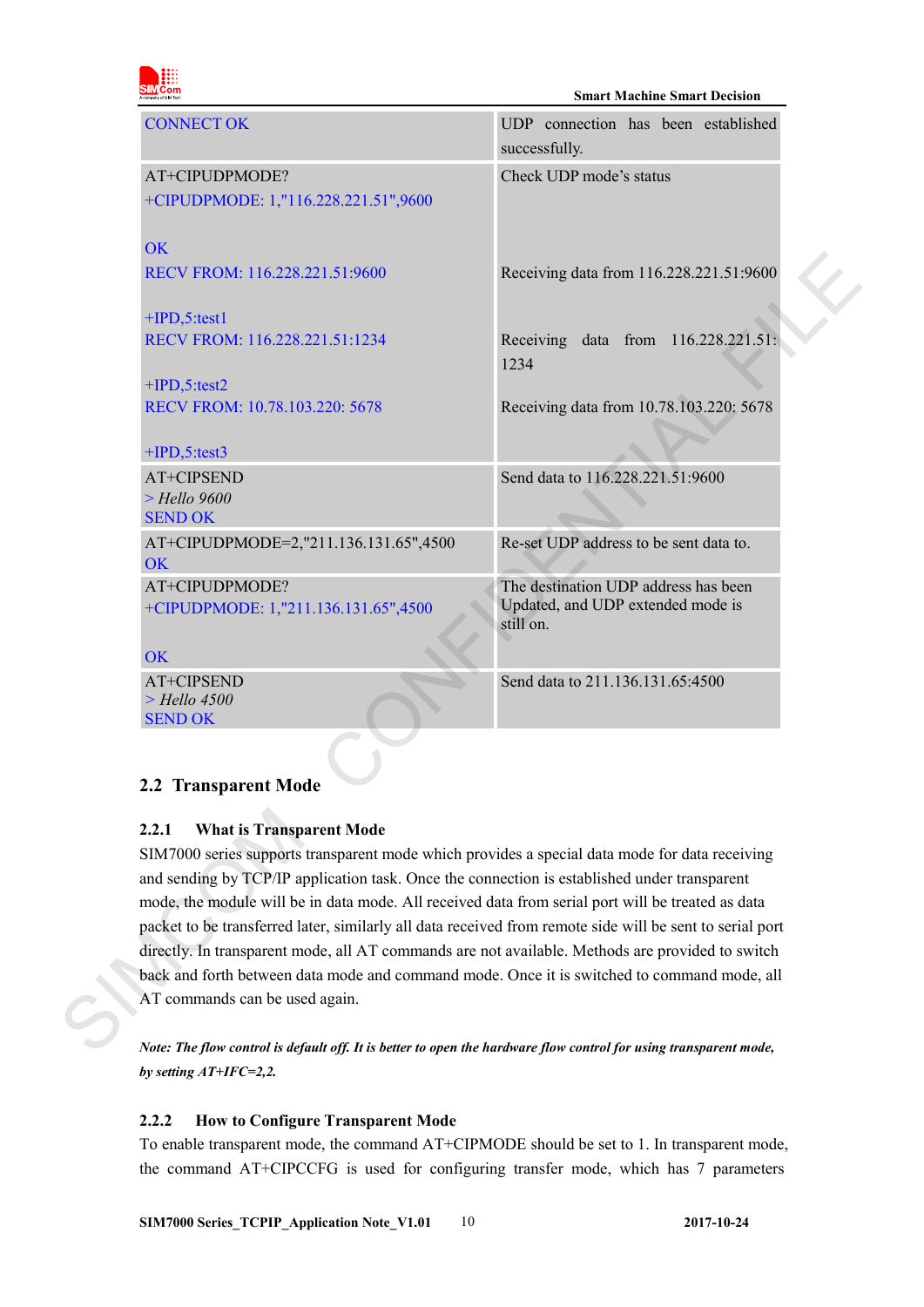

NmRetry, WaitTm, SendSz, Esc, Rxmode, RxSize, Rxtimer.

- NmRetry: Number of retries to be made for an IP packet.
- WaitTm: Number of 200ms intervals to wait for serial input before sending the packet
- SendSz: Size in bytes of data block to be received from serial port before sending.
- Esc: Whether turn on the escape sequence, default is TRUE.
- Rxmode: Whether to set time interval during output data from serial port.
- RxSize: Output data length for each time, default value is 1460.
- Rxtimer: Time interval (ms) to wait for serial port to output data again. Default value: 50ms

#### <span id="page-10-0"></span>**2.2.3 How to Establish Connection under Transparent Mode**

| RxSize: Output data length for each time, default value is 1460.<br>Rxtimer: Time interval (ms) to wait for serial port to output data again. Default value:<br>50ms                                                                                                                                                                                                                                                                                             |                                                                |
|------------------------------------------------------------------------------------------------------------------------------------------------------------------------------------------------------------------------------------------------------------------------------------------------------------------------------------------------------------------------------------------------------------------------------------------------------------------|----------------------------------------------------------------|
| 2.2.3<br>How to Establish Connection under Transparent Mode<br>The transparent mode is only supported under single connection. In transparent mode, SIM7000<br>series can work as three modes too: TCP client, UDP client and TCP server. Once the connection<br>is established, CONNECT will be returned in the serial port and the module will be in data mode.<br>At the same time, DCD pin will be active low. Below is an example of TCP client connection. |                                                                |
| Grammar                                                                                                                                                                                                                                                                                                                                                                                                                                                          | Description                                                    |
| AT+CGATT?<br>$+CGATT:1$                                                                                                                                                                                                                                                                                                                                                                                                                                          | Data Service's status                                          |
| <b>OK</b>                                                                                                                                                                                                                                                                                                                                                                                                                                                        |                                                                |
| AT+CIPMODE=1<br>OK                                                                                                                                                                                                                                                                                                                                                                                                                                               | Enable transparent mode                                        |
| AT+CSTT="CMNET"<br><b>OK</b>                                                                                                                                                                                                                                                                                                                                                                                                                                     | Start task and set APN.                                        |
| AT+CIICR<br><b>OK</b>                                                                                                                                                                                                                                                                                                                                                                                                                                            | Bring up wireless connection                                   |
| AT+CIFSR<br>10.78.245.128                                                                                                                                                                                                                                                                                                                                                                                                                                        | Get local IP address                                           |
| AT+CIPSTART="TCP","116.228.221.51","8500"<br>OK                                                                                                                                                                                                                                                                                                                                                                                                                  | Start up TCP connection to remote server                       |
| <b>CONNECT</b>                                                                                                                                                                                                                                                                                                                                                                                                                                                   | Connected successfully, enter into data<br>mode                |
|                                                                                                                                                                                                                                                                                                                                                                                                                                                                  | Input data to serial port, no echo, so can't<br>see input data |
| OK                                                                                                                                                                                                                                                                                                                                                                                                                                                               | Quit data mode by pulling DTR or using<br>$"+++"$              |
| <b>ATO</b><br><b>CONNECT</b>                                                                                                                                                                                                                                                                                                                                                                                                                                     | Return to data mode                                            |
| SIM7000 channel test                                                                                                                                                                                                                                                                                                                                                                                                                                             | Data received from remote server                               |
| <b>CLOSED</b>                                                                                                                                                                                                                                                                                                                                                                                                                                                    | Closed by remote server, quit data mode                        |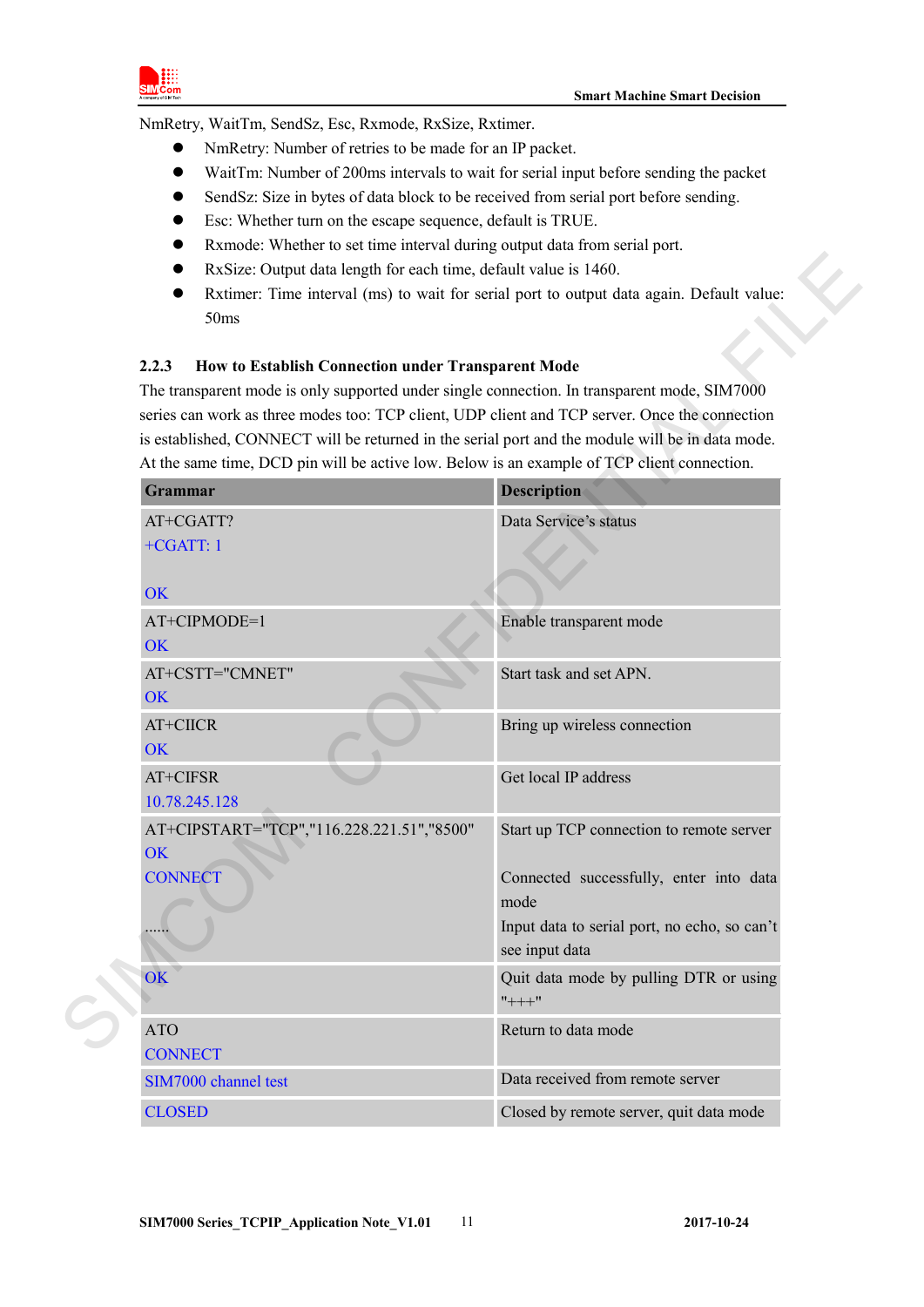

#### <span id="page-11-0"></span>**2.2.4 How to Switch Between Data Mode and Command Mode**

To switch from data mode to command mode, following methods are available:

- (1) The escape sequence can be used if the fourth parameter of AT+CIPCCFG is TRUE. The default escape sequence is  $+++$ , and to use this sequence, there should be 1000ms idle period before this sequence and 1000ms idle period after this sequence. Besides, the interval between each + should not exceed 1000ms, otherwise it will be treated as TCP/IP data.
- (2) DTR line of serial port can also be used. To use this method, AT&D1 should be set firstly. Pull DTR line to ground for at least 1 second and then pull up, the module will be switched from data mode to command mode and OK will be returned indicating the module is in command mode.
- (3) For TCP client connection, if the remote server closes the connection, the module will be switched back to command mode automatically.
- (4) For TCP server connection, if the remote client closes the connection, the module will be switched back to command mode automatically.
- (5) If the module is deactivated from PDP context (+PDP DEACT) during data transferring, module will be switched back to command mode automatically. ATO command can be used to switch the module from command mode to data mode if the connection is active, and CONNECT will be returned again.

#### <span id="page-11-1"></span>**2.2.5 How to handle incoming call and short message in data mode**

RI pin will give a 120ms low pulse when a short message is received.

To handle the SMS, the module need to enter command mode first (using DTR or +++), and then the module will give the normal unsolicited responses as following:

| <b>Grammar</b>     | <b>Description</b> |  |
|--------------------|--------------------|--|
| $+$ CMTI: "SM", 10 | New short message  |  |

And then it is able to read the short message.

### <span id="page-11-2"></span>**2.3 Fix Local Port of TCP/UDP Client**

Normally, if client SIM7000 series establishes TCP/UDP connection to remote server, the TCP/UDP connection will be dynamically allocated a local port when AT+CLPORT is set to 0. If AT+CLPORT is set to a nonzero value, the local port will be fixed at this value. The default configuration of this command is 0. Be aware that this command will be effective only in single connection mode and when the module is as a client. (2) DIR line of sental por can also be used. To use this method, AT(82)) aboutd be set firstly,<br>PuID TRE line to ground for a least 1 s use this method, AT(82)) aboutd be self-infly<br>from data mode to command rande and OK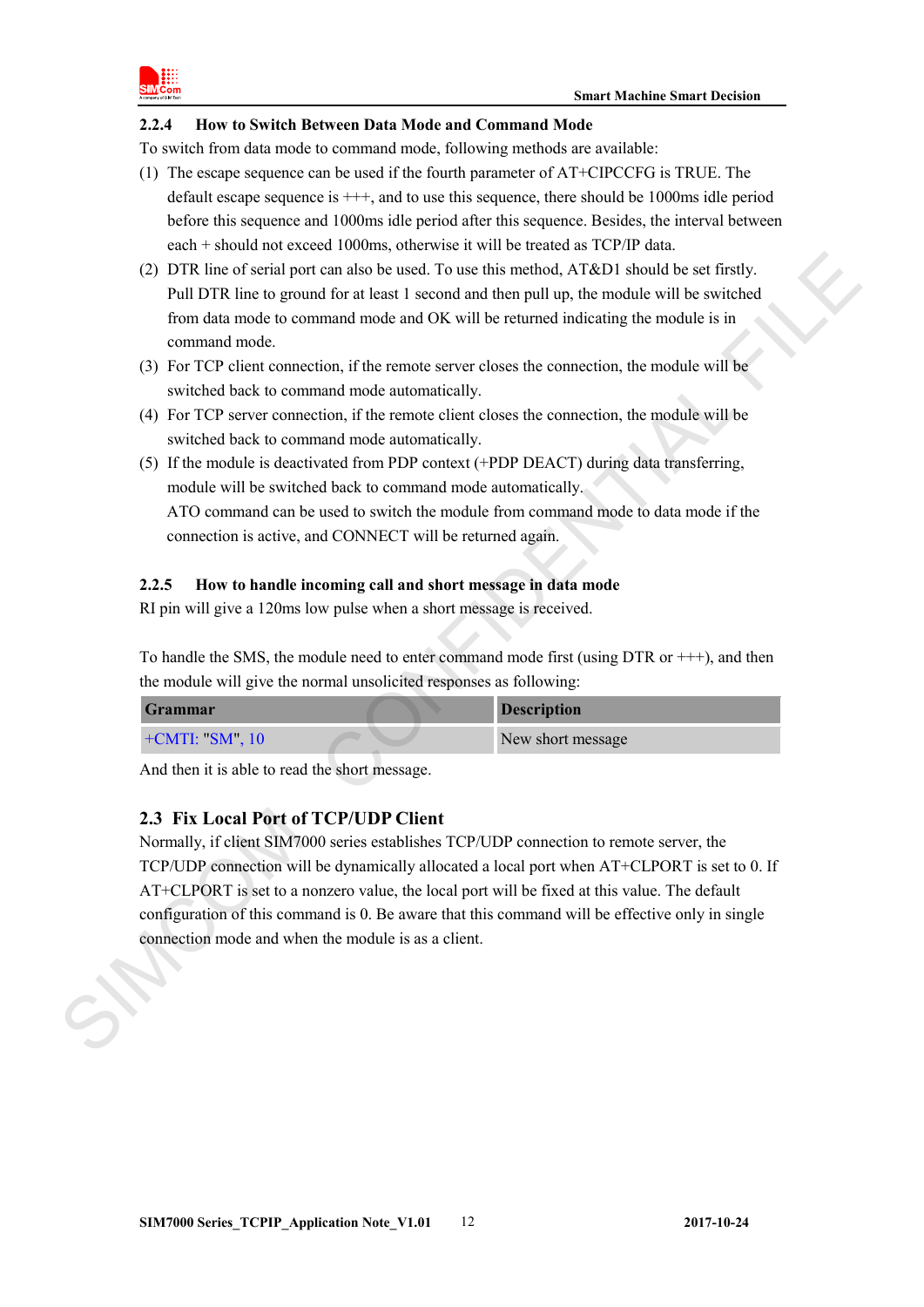

### <span id="page-12-0"></span>**3 Multi Connection**

To enable multi connection mode, the command AT+CIPMUX must be set to 1. Be aware that in the multi connection mode, SIM7000 series only supports non-transparent mode. Due to this matter, the command AT+CIPMODE is invalid under multi connection mode.

### <span id="page-12-1"></span>**3.1 As a Client**

| matter, the command AT+CIPMODE is invalid under multi connection mode.                                                                                                                                                                                                                                                                                                                                                                                                                                                                                                                                                                                                                                                                                                                                  |                                                                               |
|---------------------------------------------------------------------------------------------------------------------------------------------------------------------------------------------------------------------------------------------------------------------------------------------------------------------------------------------------------------------------------------------------------------------------------------------------------------------------------------------------------------------------------------------------------------------------------------------------------------------------------------------------------------------------------------------------------------------------------------------------------------------------------------------------------|-------------------------------------------------------------------------------|
| In multi connection mode, SIM7000 series can work as a TCP/UDP client or a TCP server.                                                                                                                                                                                                                                                                                                                                                                                                                                                                                                                                                                                                                                                                                                                  |                                                                               |
| As a client, it can establish 8 connections to remote server in total, both TCP and UDP.                                                                                                                                                                                                                                                                                                                                                                                                                                                                                                                                                                                                                                                                                                                |                                                                               |
| As a TCP server, it allows remote clients to connect in; at the same time, it can establish<br>TCP/UDP connections to upper remote servers. Total 7 available connections are supported, with<br>the server itself occupying one connection.                                                                                                                                                                                                                                                                                                                                                                                                                                                                                                                                                            |                                                                               |
| 3.1 As a Client                                                                                                                                                                                                                                                                                                                                                                                                                                                                                                                                                                                                                                                                                                                                                                                         |                                                                               |
| Being a client, SIM7000 series can establish both TCP and UDP connection to remote server.<br>Total 8 connections are supported. The command "AT+CIPSTART= <n>,<mode>,<ip<br>Address&gt;,<port>" is needed. When the connection is established successfully, "<n>, CONNECT<br/>OK" will be returned. And then user can use command <math>AT+CIPSNED=\langle n \rangle</math> to send data to the<br/>connection <math>\langle n \rangle</math>. User should write data after the promoting mark "&gt;" and use CTRL+Z (0x1a) to<br/>send. If sending is successfully, "<n>, SEND OK" will be returned. User can use command<br/>AT+CIPCLOSE=<n> to close one specific connection with number <n>. Also user can send<br/>AT+CIPSHUT to close all connections.</n></n></n></n></port></ip<br></mode></n> |                                                                               |
| Grammar                                                                                                                                                                                                                                                                                                                                                                                                                                                                                                                                                                                                                                                                                                                                                                                                 | <b>Description</b>                                                            |
| AT+CGATT?<br>$+CGATT:1$                                                                                                                                                                                                                                                                                                                                                                                                                                                                                                                                                                                                                                                                                                                                                                                 | Data Service's status                                                         |
| <b>OK</b><br>AT+CIPMUX=1                                                                                                                                                                                                                                                                                                                                                                                                                                                                                                                                                                                                                                                                                                                                                                                | Enable multi connection                                                       |
| <b>OK</b>                                                                                                                                                                                                                                                                                                                                                                                                                                                                                                                                                                                                                                                                                                                                                                                               |                                                                               |
| AT+CSTT="CMNET"<br>$OK$ $\frown$                                                                                                                                                                                                                                                                                                                                                                                                                                                                                                                                                                                                                                                                                                                                                                        | Start task and set APN.                                                       |
| AT+CIICR<br><b>OK</b>                                                                                                                                                                                                                                                                                                                                                                                                                                                                                                                                                                                                                                                                                                                                                                                   | Bring up wireless connection                                                  |
| AT+CIFSR<br>10.78.245.128                                                                                                                                                                                                                                                                                                                                                                                                                                                                                                                                                                                                                                                                                                                                                                               | Get local IP address                                                          |
| AT+CIPSTART=0,"TCP","116.228.221.51","8500"<br>OK                                                                                                                                                                                                                                                                                                                                                                                                                                                                                                                                                                                                                                                                                                                                                       | Establish<br><b>TCP</b><br>connection,<br><sub>a</sub><br>connection number 0 |
| 0, CONNECT OK                                                                                                                                                                                                                                                                                                                                                                                                                                                                                                                                                                                                                                                                                                                                                                                           |                                                                               |
| AT+CIPSTART=1,"UDP","116.228.221.51","9600"<br>OK                                                                                                                                                                                                                                                                                                                                                                                                                                                                                                                                                                                                                                                                                                                                                       | Establish a UDP connection,<br>connection number 1                            |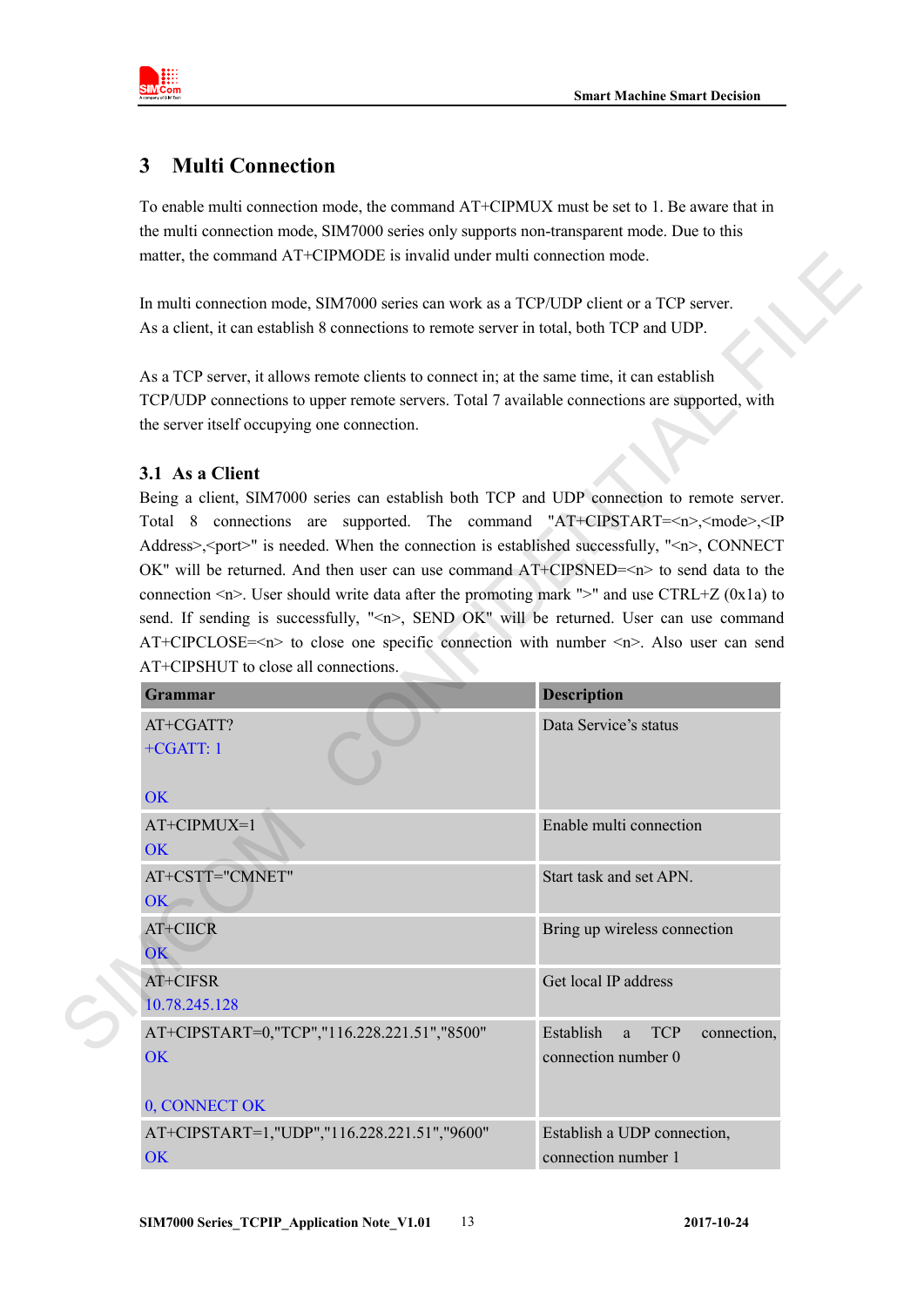

| 1, CONNECT OK                                                                                         |                                            |
|-------------------------------------------------------------------------------------------------------|--------------------------------------------|
| AT+CIPSEND=0                                                                                          | Send data to connection 0                  |
| $>$ TCP test                                                                                          |                                            |
| 0, SEND OK                                                                                            |                                            |
| AT+CIPSEND=1                                                                                          | Send data to connection 1                  |
| $>$ UDP test                                                                                          |                                            |
| 1, SEND OK                                                                                            |                                            |
| $+$ RECEIVE, 0, 17:                                                                                   | Received data from connection 0,           |
| SIM7000 TCP test                                                                                      | data length 17                             |
| $+$ RECEIVE, 1, 17:                                                                                   | Received data from connection 1,           |
| SIM7000 UDP test                                                                                      | data length 17                             |
| 0, CLOSED                                                                                             | Connection 0 is closed by remote<br>server |
| AT+CIPSTATUS                                                                                          | Query the current connection status        |
| <b>OK</b>                                                                                             |                                            |
| <b>STATE: IP PROCESSING</b>                                                                           |                                            |
| C: 0,0,"TCP","116.228.221.51","8500"," CLOSED "                                                       |                                            |
| C: 1,0,"UDP","116.228.221.51","9600"," CONNECTED "                                                    |                                            |
| C: 2,,"","","","INITIAL"                                                                              |                                            |
| $C: 3,$ ,"","","","INITIAL"                                                                           |                                            |
| $C: 4,$ ,"","","","INITIAL"                                                                           |                                            |
| C: 5,,"","","","INITIAL"                                                                              |                                            |
| C: 6,,"","","","INITIAL"                                                                              |                                            |
| C: 7,,"","","","INITIAL"                                                                              |                                            |
|                                                                                                       |                                            |
| 3.2 As a TCP Server                                                                                   |                                            |
| Being a TCP server, SIM7000 series allows remote clients to connect in; meanwhile, it can             |                                            |
| establish TCP/UDP connections to remote servers as well.                                              |                                            |
|                                                                                                       |                                            |
| Before launching the server function, command group "AT+CSTT, AT+CIICR, AT+CIFSR"                     |                                            |
| should be executed to activate the PDP context and get local IP address. Then user can send           |                                            |
| command "AT+CIPSERVER=1, <port>" to start the server function. If it is successfully, response</port> |                                            |
| "SERVER OK" will be returned, and now the server starts to listen to the TCP port.                    |                                            |

### <span id="page-13-0"></span>**3.2 As a TCP Server**

If the clients connect to the server successfully, the IP addresses of remote clients together with connection numbers  $\leq n$  will be displayed at server side. Then the server can receive TCP data from remote clients. Also user can use command AT+CIPSEND=<n> to send data to remote client <n>. Simultaneously, user can connect the server SIM7000 series to remote servers by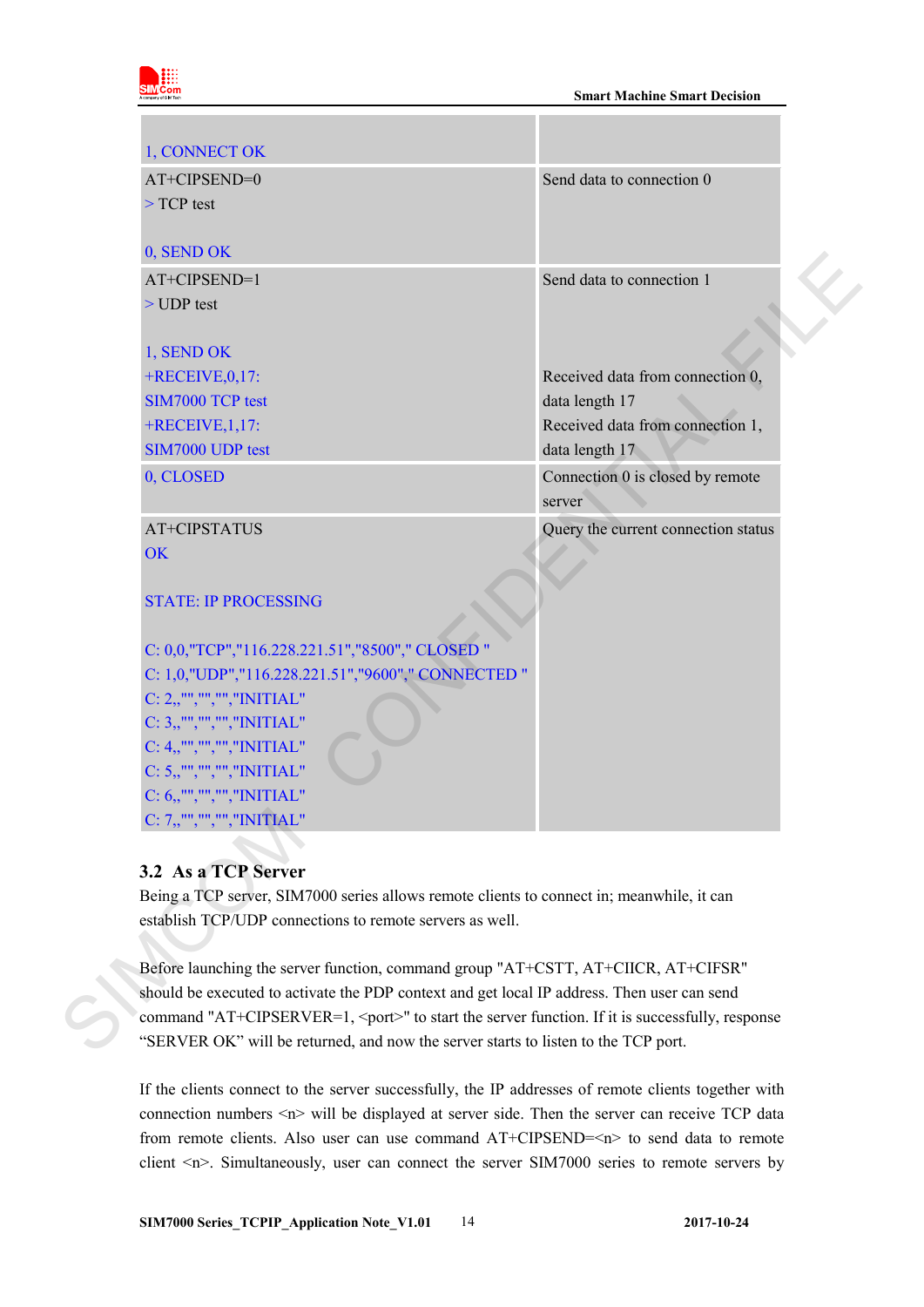

TCP/UDP using command "AT+CIPSTART=<n>,<mode>,<IP Address>,<port>". Command "AT+CIPSERVER=0" can be used to close the listening status. User can use the command AT+CIPCLOSE=<n> to close one specific connection with number <n> and use AT+CIPSHUT to close all connections.

| <b>Grammar</b>                                              | <b>Description</b>                                         |  |
|-------------------------------------------------------------|------------------------------------------------------------|--|
| AT+CGATT?                                                   | Data Service's status                                      |  |
| $+CGATT:1$                                                  |                                                            |  |
| <b>OK</b>                                                   |                                                            |  |
| AT+CIPMUX=1                                                 |                                                            |  |
| <b>OK</b>                                                   |                                                            |  |
| AT+CSTT="CMNET"                                             |                                                            |  |
| <b>OK</b>                                                   |                                                            |  |
| AT+CIICR                                                    | Bring up wireless connection                               |  |
| <b>OK</b>                                                   |                                                            |  |
| AT+CIFSR                                                    | Get local IP address                                       |  |
| 10.76.40.73                                                 |                                                            |  |
| AT+CIPSERVER=1,8888                                         | Start server; listeninig port: 8888                        |  |
| <b>OK</b>                                                   |                                                            |  |
| <b>SERVER OK</b>                                            |                                                            |  |
| 0, REMOTE IP: 10.76.40.73                                   | Remote client connect in, connection<br>number 0 allocated |  |
| +RECEIVE, 0,39:<br>SIM7000 multi connection TCP server test | Received data from remote client,<br>data length 39        |  |
| AT+CIPSEND=0                                                | Send data to remote client                                 |  |
| > hello client                                              |                                                            |  |
| 0, SEND OK                                                  |                                                            |  |
| AT+CIPSTART=1,"TCP","116.228.221.51","8500"                 | Establish TCP connection to remote                         |  |
| <b>OK</b>                                                   | server                                                     |  |
| 1, CONNECT OK                                               |                                                            |  |
| AT+CIPSTART=2,"UDP","116.228.221.51","9600"                 | Establish UDP connection to remote                         |  |
| OK                                                          | server                                                     |  |
|                                                             |                                                            |  |
| 2, CONNECT OK                                               |                                                            |  |
| AT+CIPSEND=1                                                | Send TCP data to remote server                             |  |
| > data from connection 1                                    |                                                            |  |
| 1, SEND OK                                                  |                                                            |  |
| $+$ RECEIVE, 1,20:                                          | Received TCP data from remote                              |  |
| data to connection 1                                        | serve                                                      |  |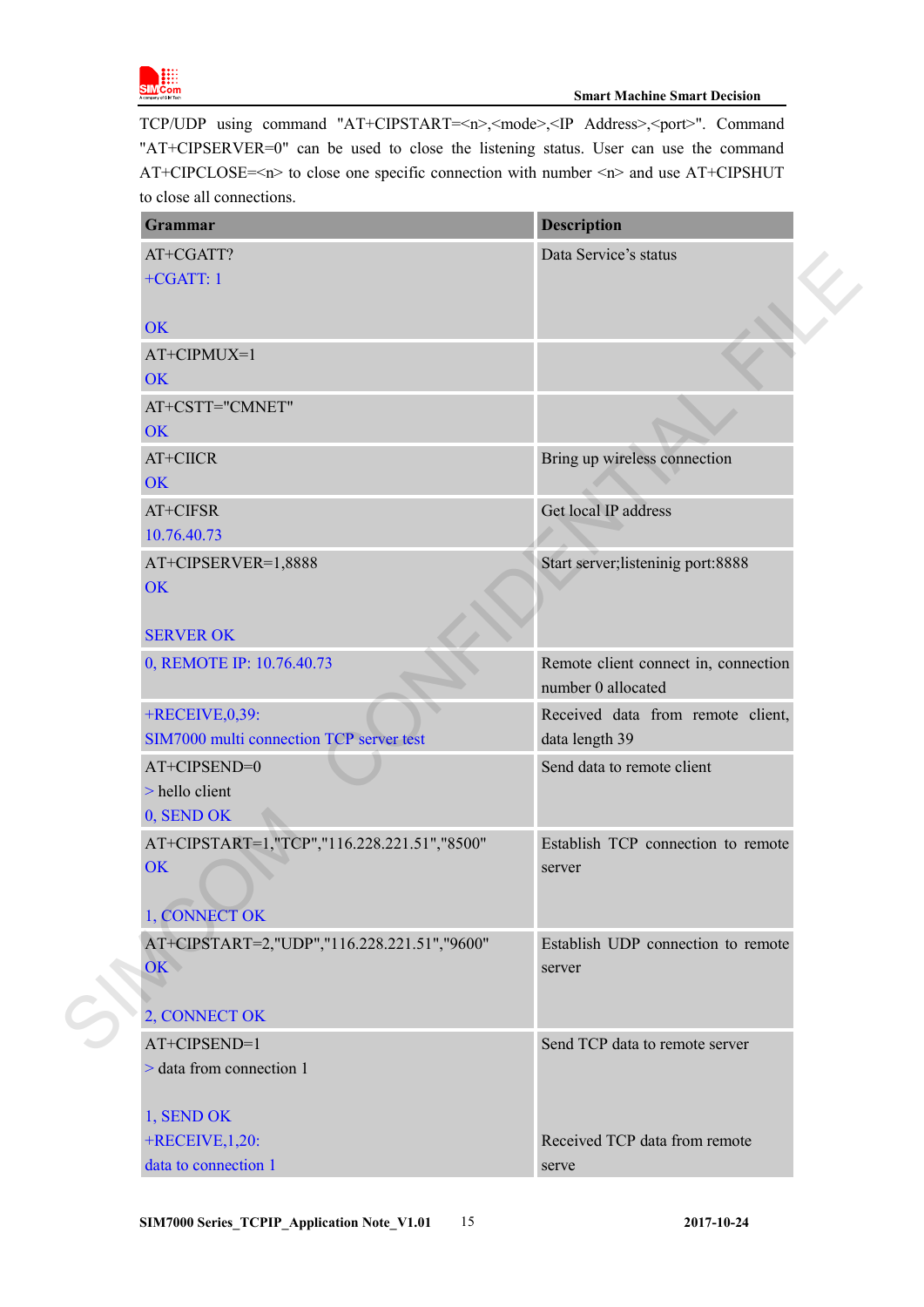

#### **Smart Machine Smart Decision**

| AT+CIPCLOSE=2                                    | Close the UDP connection with       |
|--------------------------------------------------|-------------------------------------|
| 2, CLOSE OK                                      | remote server                       |
| AT+CIPSTATUS                                     | Query current connection status     |
| <b>OK</b>                                        |                                     |
|                                                  |                                     |
| <b>STATE: IP PROCESSING</b>                      |                                     |
|                                                  | TCP server is in the process of     |
| S: 0,0,"8888","LISTENING"                        | listening, occupying one connection |
|                                                  |                                     |
| C: 0,0,"TCP","10.76.40.73","2020","CONNECTED"    | A client is accepted                |
| C: 1,0,"TCP","116.228.221.51","8500","CONNECTED" | TCP connection is connected         |
| C: 2,0,"UDP","116.228.221.51","9600","CLOSED"    | UDP connction is closed             |
| $C: 3,$ ,"","","","INITIAL"                      |                                     |
| C: 4,,"","","","INITIAL"                         |                                     |
| C: 5,,"","","","INITIAL"                         |                                     |
| C: 6,,"","","","INITIAL"                         |                                     |
| $C: 7,$ ,"","","","INITIAL"                      |                                     |
| AT+CIPSERVER=0                                   | Close server listening              |
| <b>OK</b>                                        |                                     |
|                                                  |                                     |
| <b>SERVER CLOSE</b>                              |                                     |
| AT+CIPSHUT                                       | Deactivate the PDP context & close  |
| <b>SHUT OK</b>                                   | all connections                     |
|                                                  |                                     |
|                                                  |                                     |
|                                                  |                                     |
|                                                  |                                     |
|                                                  |                                     |
|                                                  |                                     |
|                                                  |                                     |
|                                                  |                                     |
|                                                  |                                     |
|                                                  |                                     |
|                                                  |                                     |
|                                                  |                                     |
| SALCATION                                        |                                     |
|                                                  |                                     |
|                                                  |                                     |
|                                                  |                                     |
|                                                  |                                     |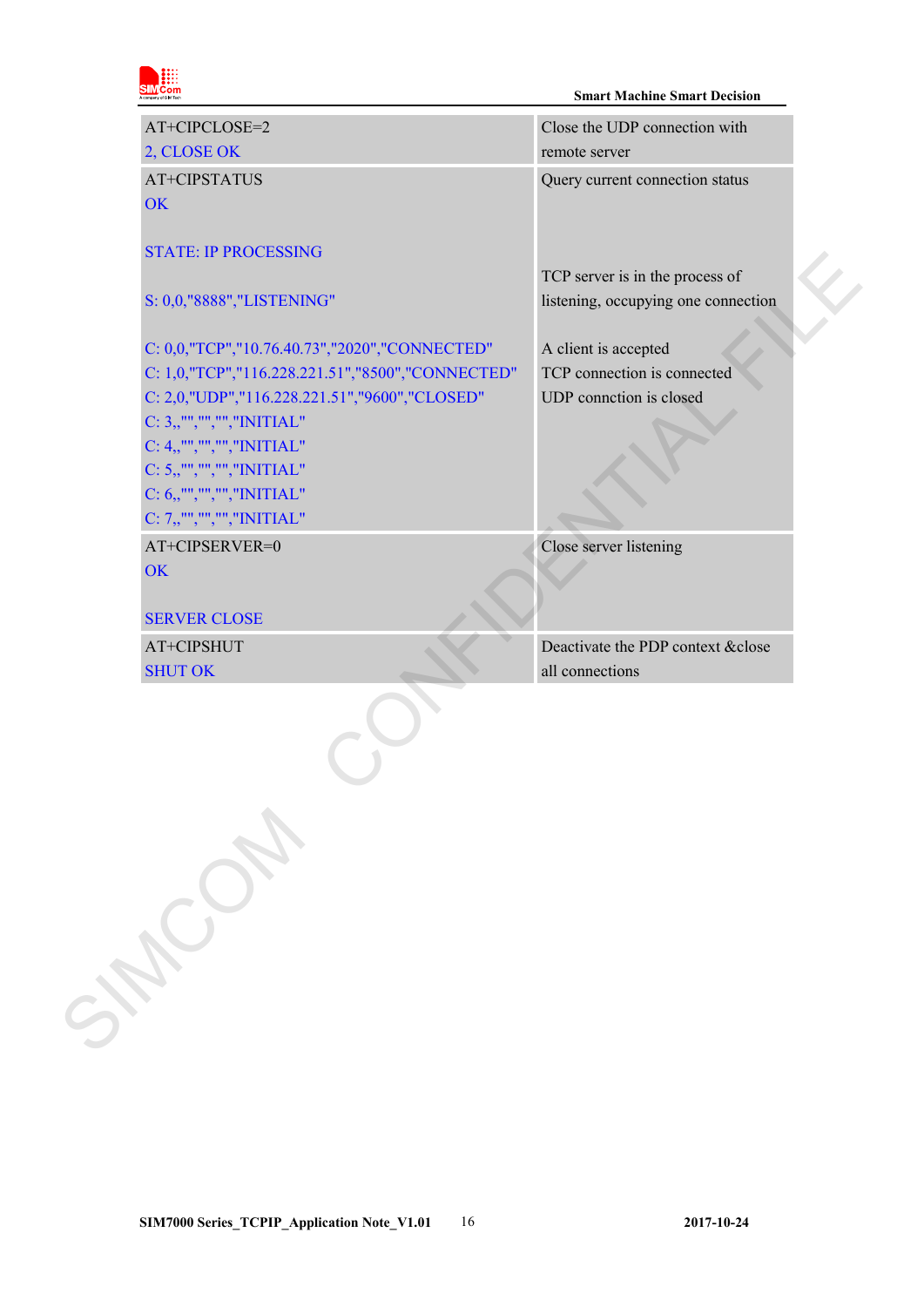

### <span id="page-16-0"></span>**4 Two PDP Context**

SIM7000 series supports the use of two different APN, that is , two different PDP context for data connection. This mode must be used in multi connection. Customer activated PDP in first Context , do some connection. When need second Context to data connection, use "at+cipsgtxt=1" to switch, after this, active the second Context and do data connection.

| Grammar                                   | <b>Description</b>              |
|-------------------------------------------|---------------------------------|
| AT+CGATT?                                 | Data Service's status           |
| $+CGATT:1$                                |                                 |
| <b>OK</b>                                 |                                 |
| AT+CIPMUX=1                               | Set multi connection mode       |
| <b>OK</b>                                 |                                 |
| AT+CSTT="CMNET"                           | Start task and set APN. "CMNET" |
| OK                                        |                                 |
| AT+CIICR                                  | Bring up wireless connection    |
| <b>OK</b>                                 |                                 |
| AT+CIFSR                                  | Get local IP address            |
| 10.126.186.232                            |                                 |
| AT+CIPSTART=0,"TCP","116.236.221.75",5555 | Establish TCP connection at 0   |
| <b>OK</b>                                 | channel in first Context        |
| 0, CONNECT OK                             |                                 |
| AT+CIPSGTXT=1<br><b>OK</b>                | Switch to second Context        |
| AT+CSTT="CMWAP"                           | Start task and set APN. "CMWAP" |
| <b>OK</b>                                 |                                 |
| AT+CIICR                                  | Bring up wireless connection    |
| <b>OK</b>                                 |                                 |
| AT+CIFSR                                  | Get local IP address            |
| 10.204.70.11                              |                                 |
| AT+CIPSTART=1,"TCP","116.236.221.75",5555 | Establish TCP connection at 1   |
| OK                                        | channel in second Context       |
|                                           |                                 |
| 1, CONNECT OK                             |                                 |
| $+$ RECEIVE, 0, 15:                       | Receive two channel's data as   |
| Hello world 000                           | normal multi connection         |
| $+$ RECEIVE, 1, 15:                       |                                 |
| Hello world 111                           |                                 |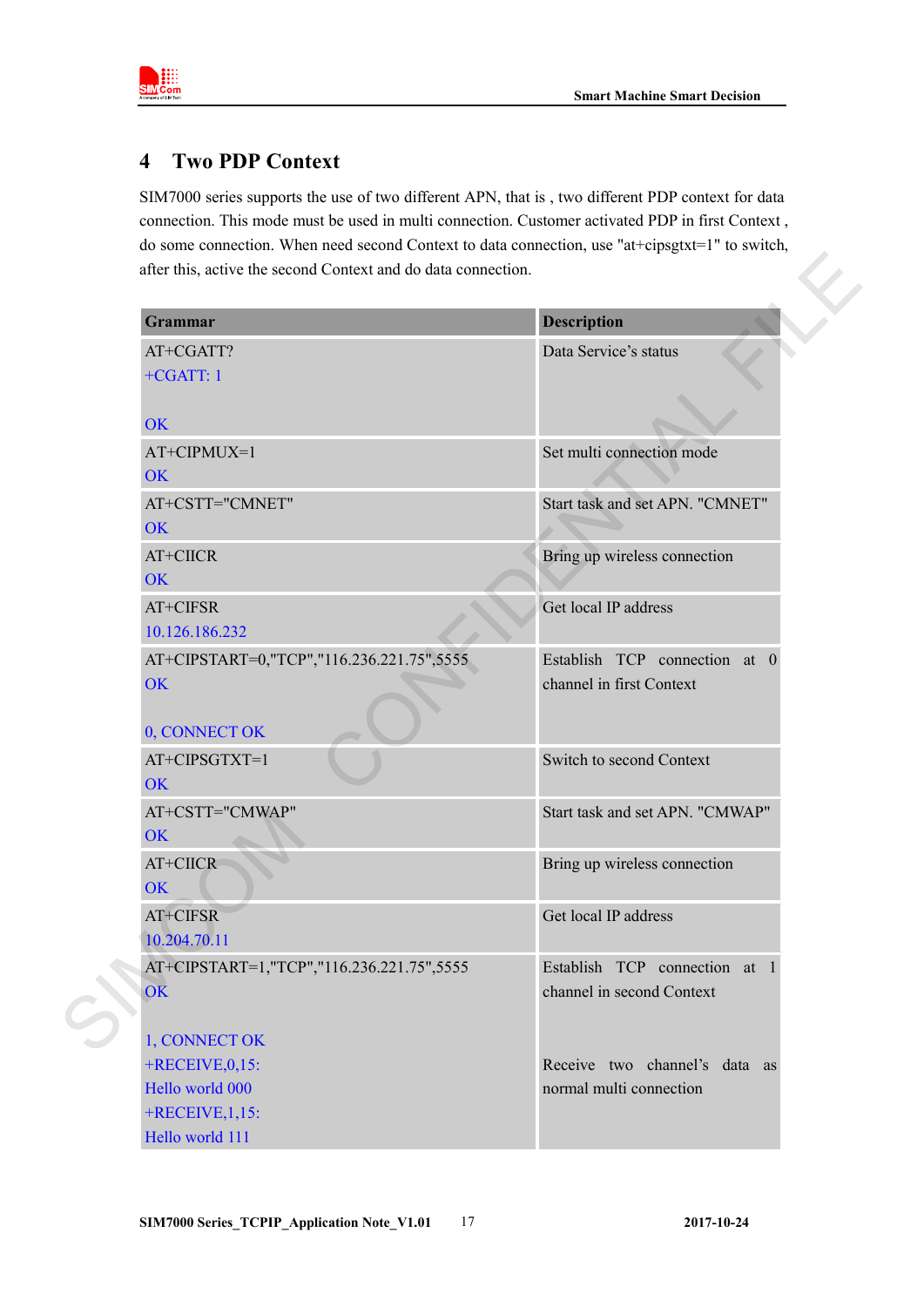

| AT+CIPSEND=0                                            | Send data at two channel as normal            |
|---------------------------------------------------------|-----------------------------------------------|
| $>$ test 0                                              | multi connection                              |
| 0, SEND OK                                              |                                               |
| AT+CIPSEND=1                                            |                                               |
| $>$ test 2                                              |                                               |
| 1, SEND OK                                              |                                               |
| AT+CIPCLOSE=0                                           | Close data connection as normal               |
| 0, CLOSE OK                                             | multi connection.                             |
| AT+CIPSTATUS<br><b>OK</b>                               | Query Connection's status                     |
| <b>STATE: IP PROCESSING</b>                             |                                               |
| C: 0,0,"TCP","116.236.221.75","5555","CLOSED"           | 0 channel's connection is closed              |
| C: 1,1,"TCP","116.236.221.75","5555","CONNECTED"        | channel's<br>connection<br>$\mathbf{1}$<br>1S |
| $C: 2,$ ,"","","","INITIAL"<br>C: 3,,"","","","INITIAL" | connected                                     |
| $C: 4,$ ,"","","","INITIAL"                             |                                               |
| C: 5,,"","","","INITIAL"                                |                                               |
| C: 6,,"","","","INITIAL"                                |                                               |
| $C: 7,$ ,"","","","INITIAL"                             |                                               |
| AT+CIPSHUT                                              | Shut up second Context, but first             |
| <b>SHUT OK</b>                                          | Context is active.                            |
| AT+CIPSGTXT=0<br><b>OK</b>                              | Switch to first Context                       |
| AT+CIPSHUT                                              | Shut up first Context                         |
| Sycamore                                                |                                               |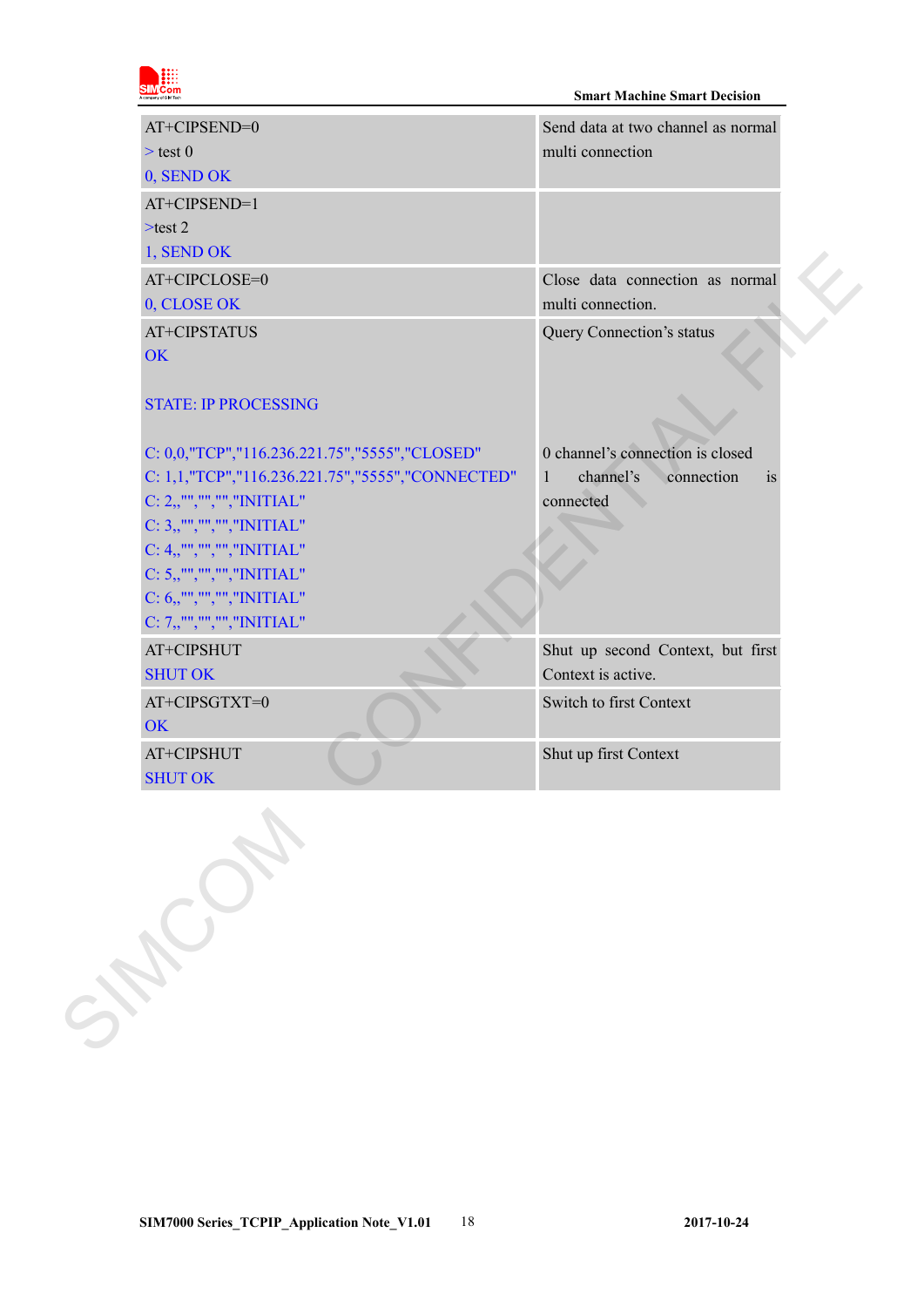

### <span id="page-18-0"></span>**5 DNS Function**

SIM7000 series supports DNS auto parsing, so user can establish TCP/UDP connection to remote sever using domain name directly by the command "AT+CIPSTART=<mode>, <domain name>, <port>". And then user can send data to remote server by AT+CIPSEND. In multi connection, the connection number  $\leq n$  is needed.

| Grammar                                                                                                 | <b>Description</b>                                                                                         |
|---------------------------------------------------------------------------------------------------------|------------------------------------------------------------------------------------------------------------|
| AT+CGATT?<br>$+CGATT:1$<br><b>OK</b>                                                                    | Query data Service's status                                                                                |
| AT+CSTT="CMNET"<br><b>OK</b>                                                                            | Start up task and set APN                                                                                  |
| AT+CIICR<br>OK                                                                                          | Bring up wireless connection                                                                               |
| AT+CIFSR<br>10.126.186.232                                                                              | Get local IP address                                                                                       |
| AT+CDNSGIP=www.baidu.com<br><b>OK</b><br>+CDNSGIP:<br>1,"www.baidu.com","119.75.218.77","119.75.217.56" | Query<br>$\rm IP$<br>address<br>of<br>www.baidu.com<br>Parsing succeed, the IP address has<br>two results. |
| AT+CDNSGIP="abctest"<br>OK                                                                              | Query "abctest"                                                                                            |
| $+CDNSGIP: 0,8$                                                                                         | Parsing error.                                                                                             |
| AT+CIPSTART="TCP","WWW.SIM.COM",80<br>OK<br><b>CONNECT OK</b>                                           | Establish TCP connection.                                                                                  |
| AT+CIPSNED<br>> DNS test<br><b>SEND OK</b>                                                              | Send data                                                                                                  |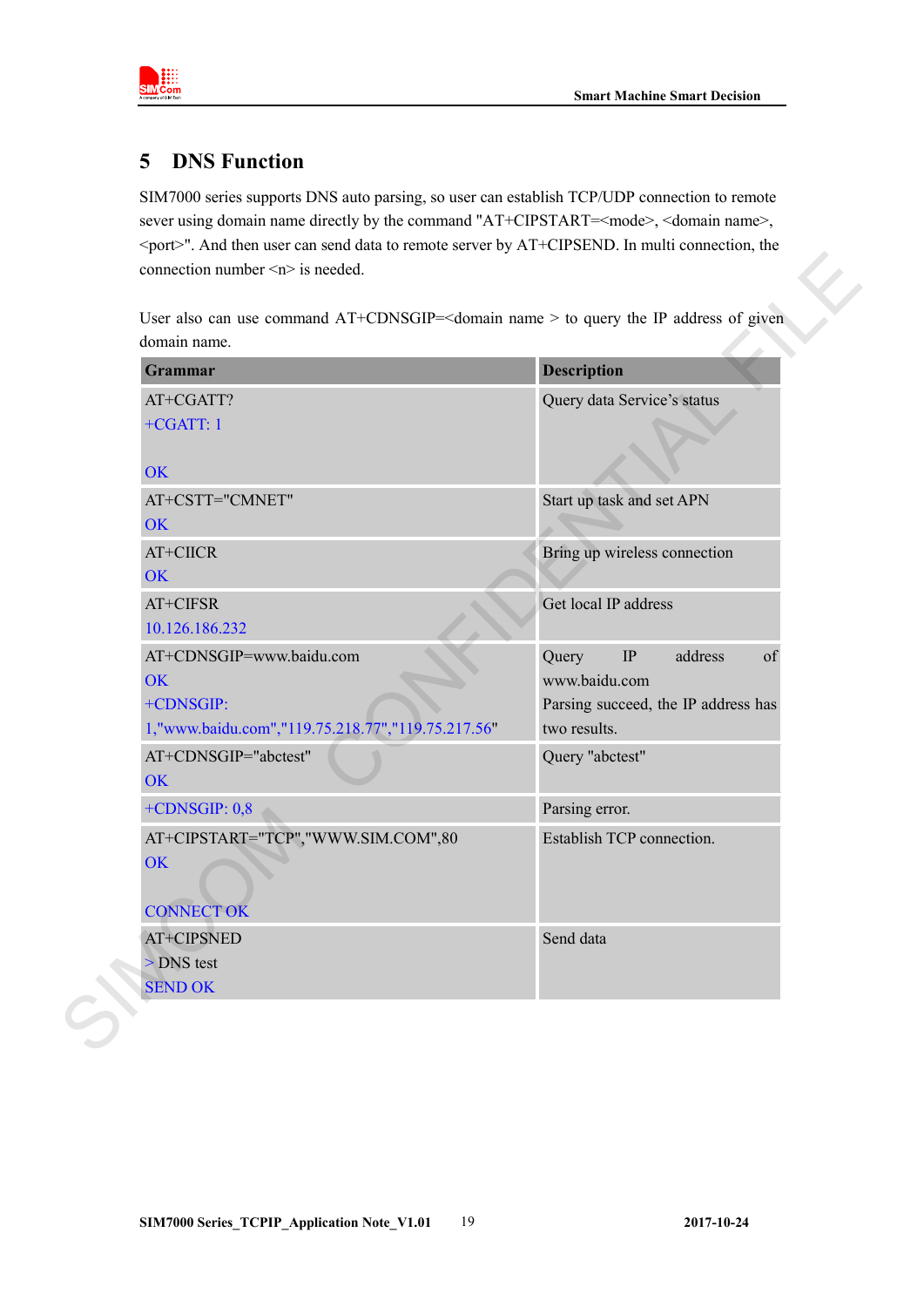

### <span id="page-19-0"></span>**6 Data Sending Related**

SIM7000 series provides three ways to send data: changeable data length sending, fixed data length sending and timed sending. SIM7000 series also provides a method to let user know how much data is sent out from the module and received by remote server on an active TCP connection.

### <span id="page-19-1"></span>**6.1 Fixed Length Sending**

#### <span id="page-19-2"></span>**6.2 Timed Sending**

### <span id="page-19-3"></span>**6.3 Query Available Data Length to be Sent**

| <b>6.1 Fixed Length Sending</b>                                       |                                                                                                                                                                                                                       |
|-----------------------------------------------------------------------|-----------------------------------------------------------------------------------------------------------------------------------------------------------------------------------------------------------------------|
|                                                                       | User can send the fixed length of data with "AT+CIPSEND= <length>", then input data after</length>                                                                                                                    |
|                                                                       | getting promoting mark ">". Data will be sent automatically when the length of the input data                                                                                                                         |
|                                                                       | equals to the value "LENGTH". User does not need the terminal symbol CTRL+Z (0x1a) in this                                                                                                                            |
|                                                                       | case. For multi connection mode, the command is "AT+CIPSEND= <n>,<length>".</length></n>                                                                                                                              |
| <b>6.2 Timed Sending</b>                                              |                                                                                                                                                                                                                       |
|                                                                       | There is another way to send data automatically. First, set the timer of sending data automatically                                                                                                                   |
| the<br>command<br>by                                                  | "AT+CIPATS= <mode>,<time>",<br/>then<br/>"AT+CIPSEND"<br/>issue</time></mode>                                                                                                                                         |
|                                                                       | ("AT+CIPSEND= <n>" for multi connection) and lastly input the data after getting promoting</n>                                                                                                                        |
| mark ">". Data will be sent automatically when the set timer expires. |                                                                                                                                                                                                                       |
|                                                                       |                                                                                                                                                                                                                       |
|                                                                       |                                                                                                                                                                                                                       |
|                                                                       |                                                                                                                                                                                                                       |
| 6.3 Query Available Data Length to be Sent                            |                                                                                                                                                                                                                       |
|                                                                       | User can use the command "AT+CIPSEND?" to query the current maximum data length available                                                                                                                             |
|                                                                       | to be sent, which is determined by the network. In fact, the maximum data length is variable,                                                                                                                         |
|                                                                       |                                                                                                                                                                                                                       |
| all active connections.                                               |                                                                                                                                                                                                                       |
| <b>Grammar</b>                                                        | <b>Description</b>                                                                                                                                                                                                    |
| AT+CIPSEND?                                                           | depending on the actual network. The maximum data length can be up to 1460 bytes. In multi<br>connection, the command "AT+CIPSEND?" will tell current available maximum data length for<br>Current maximum value 1460 |
| +CIPSEND: 1460                                                        |                                                                                                                                                                                                                       |
|                                                                       |                                                                                                                                                                                                                       |
| <b>OK</b>                                                             |                                                                                                                                                                                                                       |
| AT+CIPSEND=1461                                                       |                                                                                                                                                                                                                       |
| <b>ERROR</b>                                                          | value                                                                                                                                                                                                                 |
| AT+CIPSEND                                                            |                                                                                                                                                                                                                       |
| >123999                                                               | The fixed length exceeds maximum<br>The input data exceeds maximum<br>value                                                                                                                                           |

### <span id="page-19-4"></span>**6.4 Select Data Transmitting Mode**

SIM7000 series supports quick sending mode. When command AT+CIPQSEND=0, it is in normal sending mode. In this mode, after user sends data by AT+CIPSEND, if the server receives TCP data, it will give ACK message to module, and the module will respond SEND OK. When command AT+CIPQSEND=1, it is in quick sending mode. When the data is input to the serial port of module by AT+CIPSEND, it will respond DATA ACCEPT, while not respond SEND OK. In such case, user can continuously use AT+CIPSEND to send data to the server.

**SIM7000 Series\_TCPIP\_Application Note\_V1.01** 20 **2017-10-24**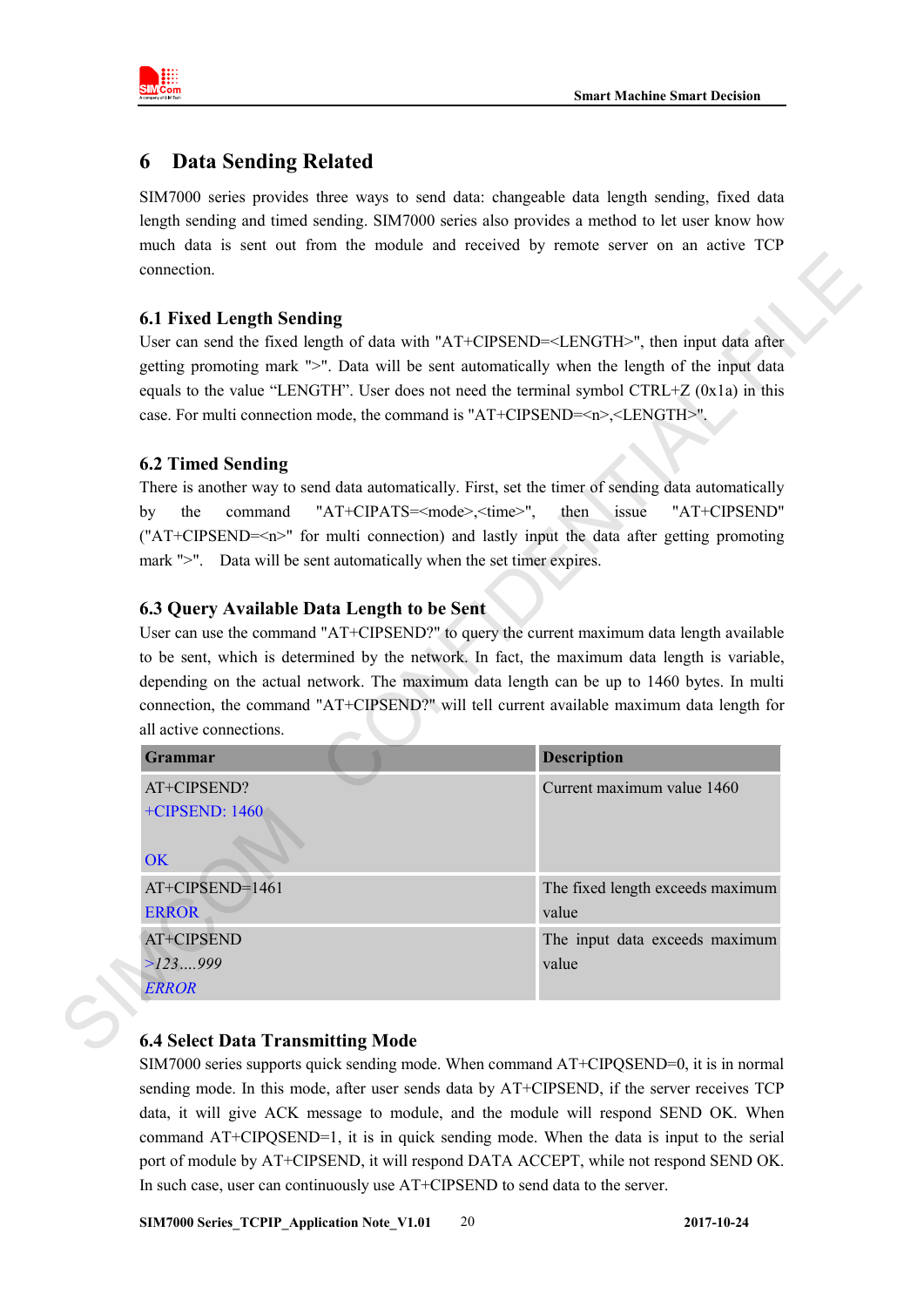

#### **Single connection:**

| Grammar       | <b>Description</b>           |
|---------------|------------------------------|
| AT+CIPQSEND=1 | Enable quick sending mode    |
| OK            |                              |
| AT+CIPSEND    |                              |
| $>$ hello     |                              |
|               |                              |
| DATA ACCEPT:5 | Data has been sent, not sure |
|               | whether to be accepted       |

#### **Multi connection:**

| $>$ hello                                                                                                                                                                                                                                                                                                                                                                                                                                                                                                                                                                                                                                                                                                                                                                                               |                                                        |
|---------------------------------------------------------------------------------------------------------------------------------------------------------------------------------------------------------------------------------------------------------------------------------------------------------------------------------------------------------------------------------------------------------------------------------------------------------------------------------------------------------------------------------------------------------------------------------------------------------------------------------------------------------------------------------------------------------------------------------------------------------------------------------------------------------|--------------------------------------------------------|
| DATA ACCEPT:5                                                                                                                                                                                                                                                                                                                                                                                                                                                                                                                                                                                                                                                                                                                                                                                           | Data has been sent, not sure<br>whether to be accepted |
| <b>Multi</b> connection:                                                                                                                                                                                                                                                                                                                                                                                                                                                                                                                                                                                                                                                                                                                                                                                |                                                        |
| <b>Grammar</b>                                                                                                                                                                                                                                                                                                                                                                                                                                                                                                                                                                                                                                                                                                                                                                                          | <b>Description</b>                                     |
| AT+CIPSTART=0,"TCP","116.236.221.75",5107<br><b>OK</b>                                                                                                                                                                                                                                                                                                                                                                                                                                                                                                                                                                                                                                                                                                                                                  | <b>Establish TCP connection</b>                        |
| 0, CONNECT OK                                                                                                                                                                                                                                                                                                                                                                                                                                                                                                                                                                                                                                                                                                                                                                                           |                                                        |
| AT+CIPQSEND=1<br><b>OK</b>                                                                                                                                                                                                                                                                                                                                                                                                                                                                                                                                                                                                                                                                                                                                                                              | Enable quick sending mode                              |
| AT+CIPSEND=0<br>>1234567890                                                                                                                                                                                                                                                                                                                                                                                                                                                                                                                                                                                                                                                                                                                                                                             |                                                        |
| DATA ACCEPT:0,10                                                                                                                                                                                                                                                                                                                                                                                                                                                                                                                                                                                                                                                                                                                                                                                        | Data has been sent, not sure<br>whether to be accepted |
| <b>6.5 Query Data Transmitting Amount</b><br>The command AT+CIPACK is used to query previous connection data transmitting state. In single<br>connection, the execution command AT+CIPACK will return +CIPACK: <txlen>,<acklen>,<br/><nacklen>. The first parameter <txlen> is the data amount which has been sent; the second<br/>parameter <acklen> is the data amount confirmed successfully by the server; and the third<br/>parameter <nacklen> is the data amount without confirmed by the server. As long as the<br/>connection is still active, user can know how much TCP data user sent to server and how much is<br/>received successfully by the server in total. By this means, user can get the total data transmitting<br/>amount.</nacklen></acklen></txlen></nacklen></acklen></txlen> |                                                        |
| <b>Grammar</b>                                                                                                                                                                                                                                                                                                                                                                                                                                                                                                                                                                                                                                                                                                                                                                                          | <b>Description</b>                                     |
| AT+CIPQSEND=1<br><b>OK</b>                                                                                                                                                                                                                                                                                                                                                                                                                                                                                                                                                                                                                                                                                                                                                                              | Enable quick sending mode                              |
| AT+CIPSTART="TCP","116.236.221.75",5107                                                                                                                                                                                                                                                                                                                                                                                                                                                                                                                                                                                                                                                                                                                                                                 | <b>Establish TCP</b> connection                        |

### <span id="page-20-0"></span>**6.5 Query Data Transmitting Amount**

| Grammar                                 | <b>Description</b>        |
|-----------------------------------------|---------------------------|
| AT+CIPQSEND=1                           | Enable quick sending mode |
| OK                                      |                           |
| AT+CIPSTART="TCP","116.236.221.75",5107 | Establish TCP connection  |
| <b>OK</b>                               |                           |
|                                         |                           |
| <b>CONNECT OK</b>                       |                           |
| AT+CIPSTATUS                            | Query connection's status |
| <b>OK</b>                               |                           |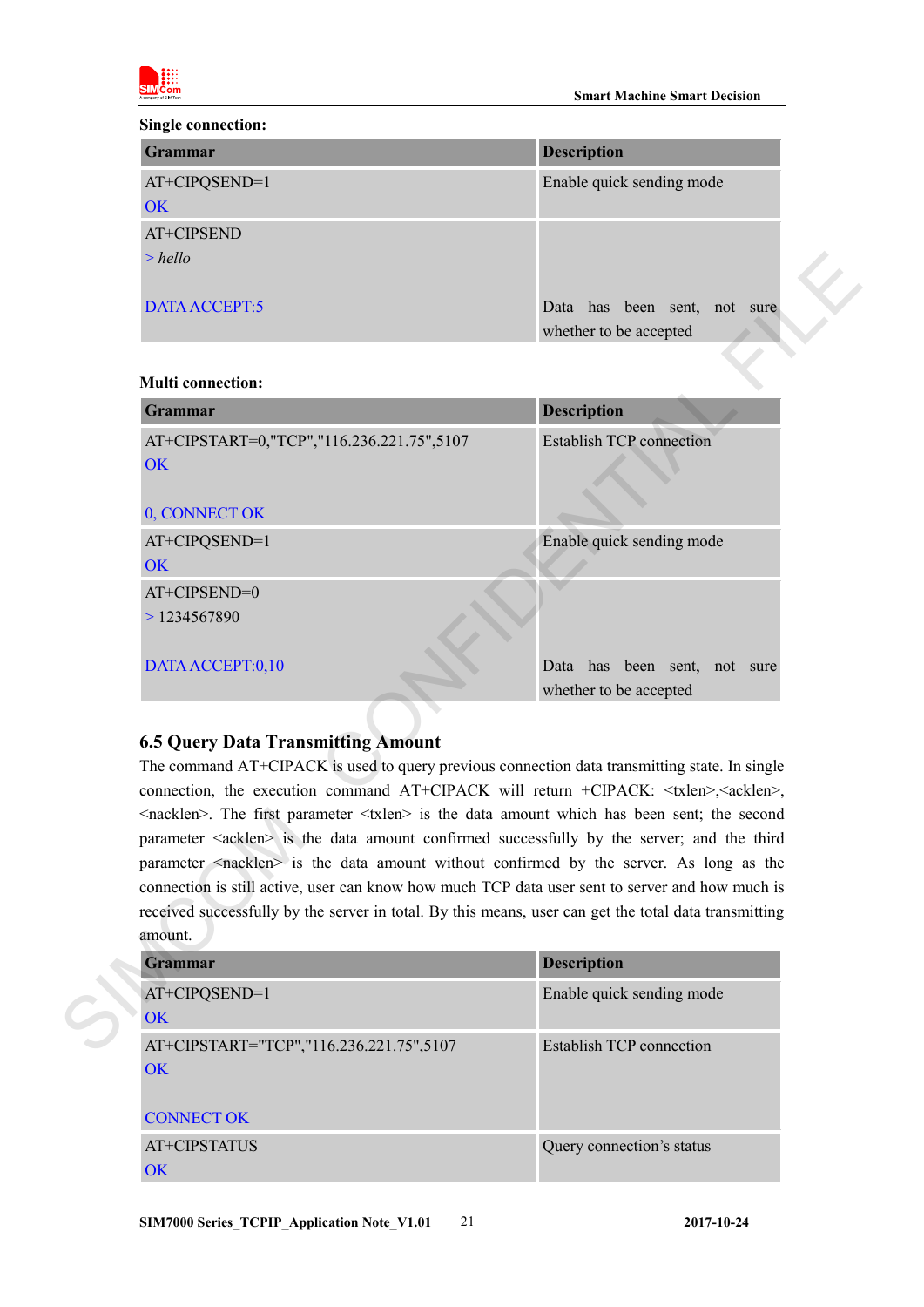

| <b>STATE: CONNECT OK</b> |                             |
|--------------------------|-----------------------------|
| AT+CIPSEND               |                             |
| > 012345678912           |                             |
| DATA ACCEPT:12           |                             |
| AT+CIPACK                | Query status of data send   |
| +CIPACK: $12,12,0$       | 12 be Send, 12 be confirmed |
|                          |                             |
| OK                       |                             |

| For multi connection, the correct command type is $AT+CIPACK=\langle n \rangle$ and $\langle n \rangle$ is the connection |
|---------------------------------------------------------------------------------------------------------------------------|
|                                                                                                                           |
| <b>Description</b>                                                                                                        |
| Query connection's status                                                                                                 |
|                                                                                                                           |
|                                                                                                                           |
|                                                                                                                           |
|                                                                                                                           |
|                                                                                                                           |
|                                                                                                                           |
|                                                                                                                           |
|                                                                                                                           |
|                                                                                                                           |
|                                                                                                                           |
|                                                                                                                           |
|                                                                                                                           |
| Enable quick sending mode                                                                                                 |
|                                                                                                                           |
| Send data at 1 channel                                                                                                    |
|                                                                                                                           |
|                                                                                                                           |
| Query status about 1 channel                                                                                              |
| 3 be send, 3 be confirm                                                                                                   |
|                                                                                                                           |
|                                                                                                                           |
| Send data at 1 channel                                                                                                    |
|                                                                                                                           |
|                                                                                                                           |
|                                                                                                                           |
|                                                                                                                           |
|                                                                                                                           |
|                                                                                                                           |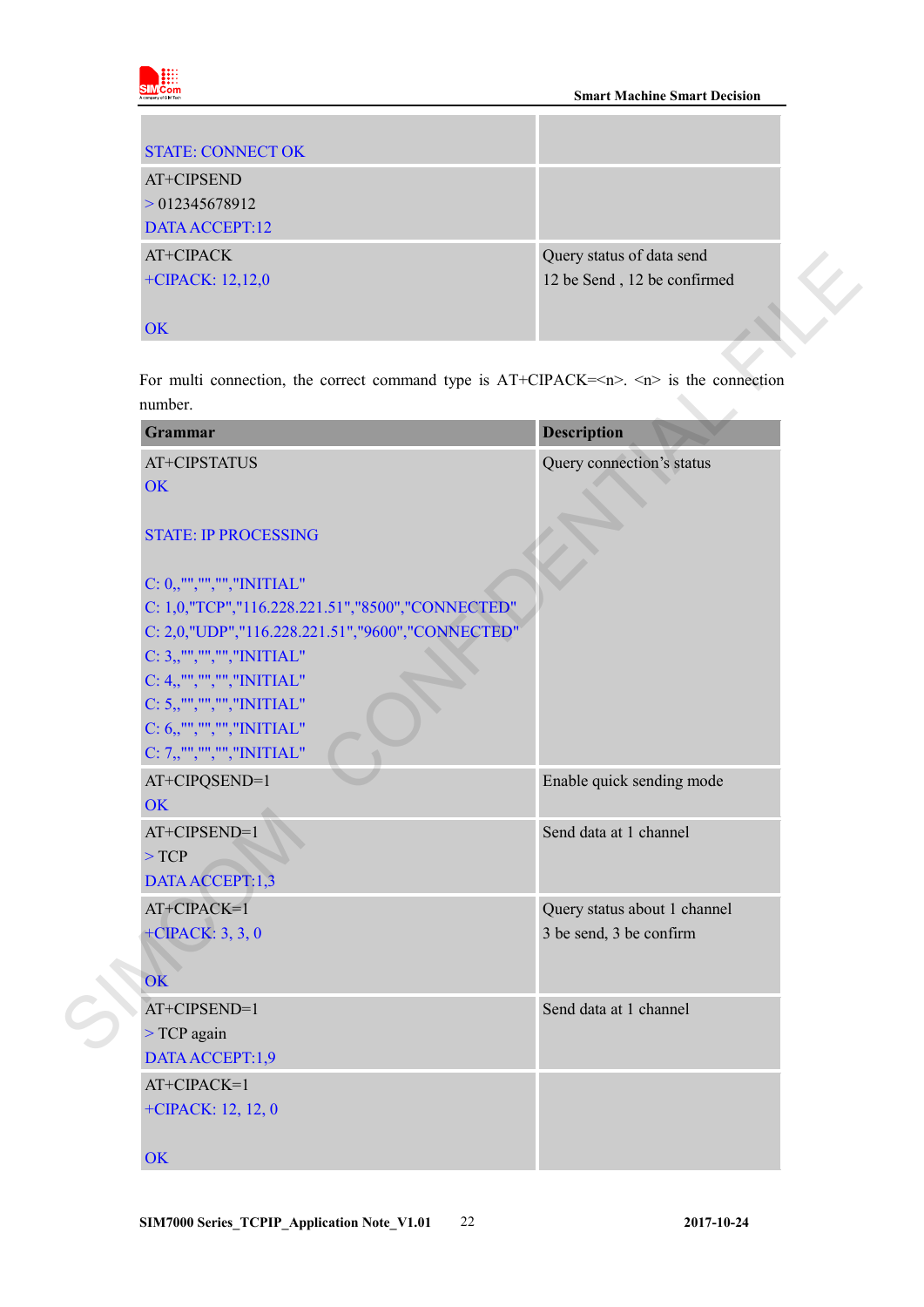

| AT+CIPSEND=2<br>$>$ UDP<br>DATA ACCEPT:2,3 | Send data at 2 channel                                       |  |
|--------------------------------------------|--------------------------------------------------------------|--|
| AT+CIPACK=2<br>+CIPACK: $3, 0, 3$          | Query status about 2 channel<br>3 be send, 3 be unconfirmed. |  |
| OK                                         |                                                              |  |
|                                            |                                                              |  |
|                                            |                                                              |  |
|                                            |                                                              |  |
|                                            |                                                              |  |
|                                            |                                                              |  |
|                                            |                                                              |  |
|                                            |                                                              |  |
|                                            |                                                              |  |
|                                            |                                                              |  |
|                                            |                                                              |  |
|                                            |                                                              |  |
| SHOWN                                      |                                                              |  |
|                                            |                                                              |  |
|                                            |                                                              |  |
|                                            |                                                              |  |
|                                            |                                                              |  |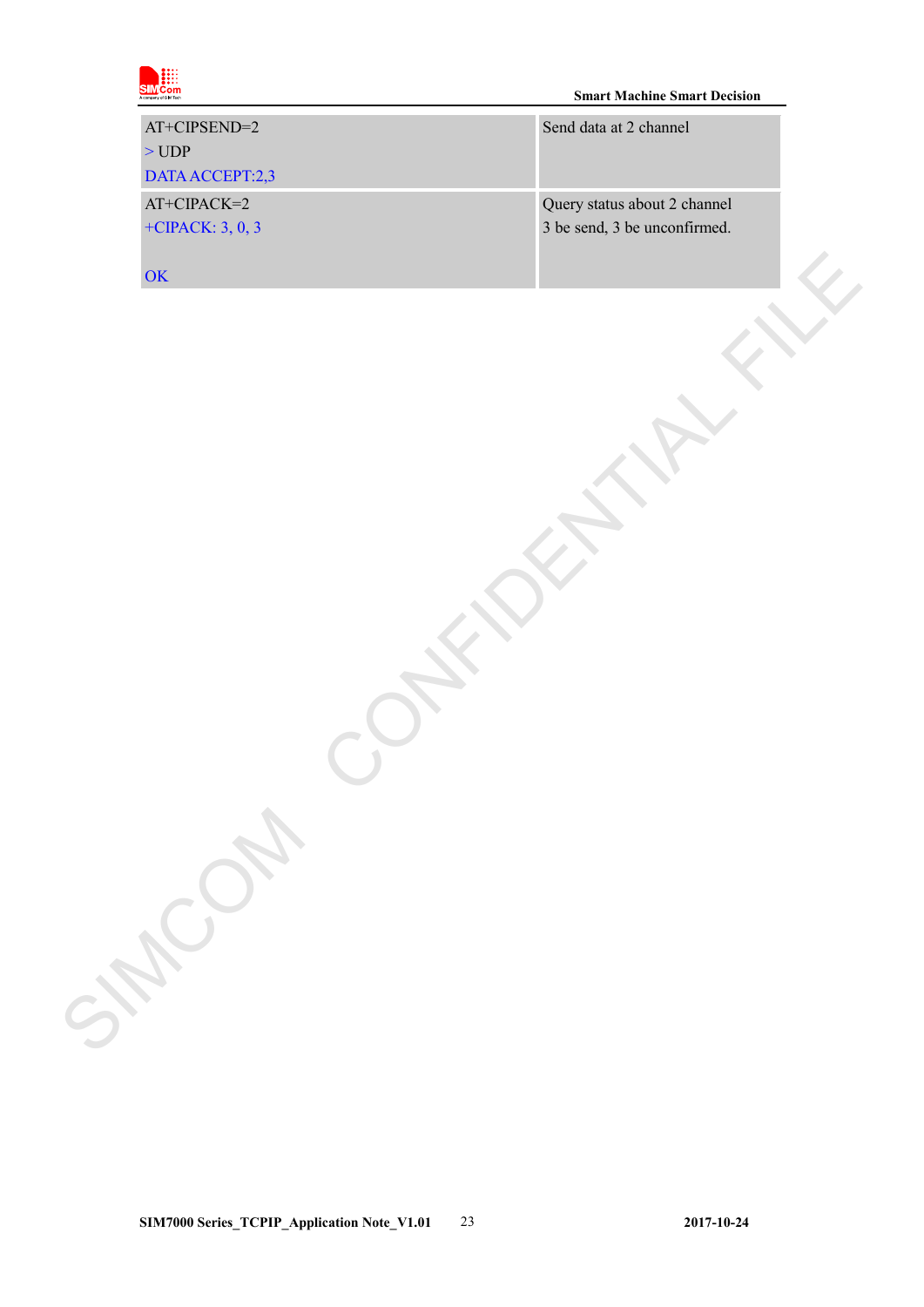

### <span id="page-23-0"></span>**7 Data Receiving Related**

### <span id="page-23-1"></span>**7.1 Receive Data Automatically**

The module will receive data automatically if there is data coming from remote server. Several commands can help to get the information header.

- "AT+CIPHEAD=1" helps to add IP header in the format "+IPD (data length): payload".
- "AT+CIPSRIP=1" helps to show the data source information in the format "RECV FROM: <IP ADDRESS>:<PORT >".
- "AT+CIPSHOWTP" helps to show the protocol (TCP/UDP) in the IP header. It takes effect only if "CIPHEAD" is enabled.

#### <span id="page-23-2"></span>**7.2 Receive Data Manually**

| "AT+CIPHEAD=1" helps to add IP header in the format "+IPD (data length): payload".<br>"AT+CIPSRIP=1" helps to show the data source information in the format "RECV<br>FROM: <ip address="">:<port>".<br/>"AT+CIPSHOWTP" helps to show the protocol (TCP/UDP) in the IP header. It takes<br/><math>\bullet</math><br/>effect only if "CIPHEAD" is enabled.<br/>With these information, user can easily know the source of the data frame, the amount of the<br/>payload and the protocol. It can also help user to distinguish the received data from AT command<br/>responses.</port></ip> |                                                                                                              |  |
|--------------------------------------------------------------------------------------------------------------------------------------------------------------------------------------------------------------------------------------------------------------------------------------------------------------------------------------------------------------------------------------------------------------------------------------------------------------------------------------------------------------------------------------------------------------------------------------------|--------------------------------------------------------------------------------------------------------------|--|
| <b>7.2 Receive Data Manually</b><br>The module provides user a way to get data from the network manually instead of pushing data to<br>the TE automatically.                                                                                                                                                                                                                                                                                                                                                                                                                               |                                                                                                              |  |
| "AT+CIPRXGET=1" enables getting data from network manually, which should be set before<br>connection. If it is set to 0 (default value if not set), data will be pushed to TE directly.<br>"AT+CIPRXGET= <mode>[,<len>]" helps to get data with a given length. If it is multi IP</len></mode>                                                                                                                                                                                                                                                                                             |                                                                                                              |  |
| connection, the connection ID should be given. "AT+CIPRXGET= <mode>,<id>[,<len>]"<br/>Grammar</len></id></mode>                                                                                                                                                                                                                                                                                                                                                                                                                                                                            |                                                                                                              |  |
| AT+CIPRXGET=1                                                                                                                                                                                                                                                                                                                                                                                                                                                                                                                                                                              | <b>Description</b><br>Enables getting data from network                                                      |  |
| <b>OK</b>                                                                                                                                                                                                                                                                                                                                                                                                                                                                                                                                                                                  | manually                                                                                                     |  |
| AT+CIPSTART="TCP","116.228.221.51",5555<br>OK<br><b>CONNECT OK</b>                                                                                                                                                                                                                                                                                                                                                                                                                                                                                                                         |                                                                                                              |  |
| +CIPRXGET: 1                                                                                                                                                                                                                                                                                                                                                                                                                                                                                                                                                                               | Data incoming from server                                                                                    |  |
| AT+CIPRXGET=2,1460<br>+CIPRXGET: 2,11,0<br><b>HELLO WORLD</b>                                                                                                                                                                                                                                                                                                                                                                                                                                                                                                                              | The mode is set to $2$ , the output<br>data will be in normal mode, not<br>exceeding 1460 bytes at a time.   |  |
| OK<br>+CIPRXGET: 1                                                                                                                                                                                                                                                                                                                                                                                                                                                                                                                                                                         | Data incoming from server                                                                                    |  |
| AT+CIPRXGET=3,730<br>+CIPRXGET: 3,11,0<br>48454C4C4F20574F524C44                                                                                                                                                                                                                                                                                                                                                                                                                                                                                                                           | The mode is set to 3, user can get<br>data in HEX mode with the length<br>not exceeding 730 bytes at a time. |  |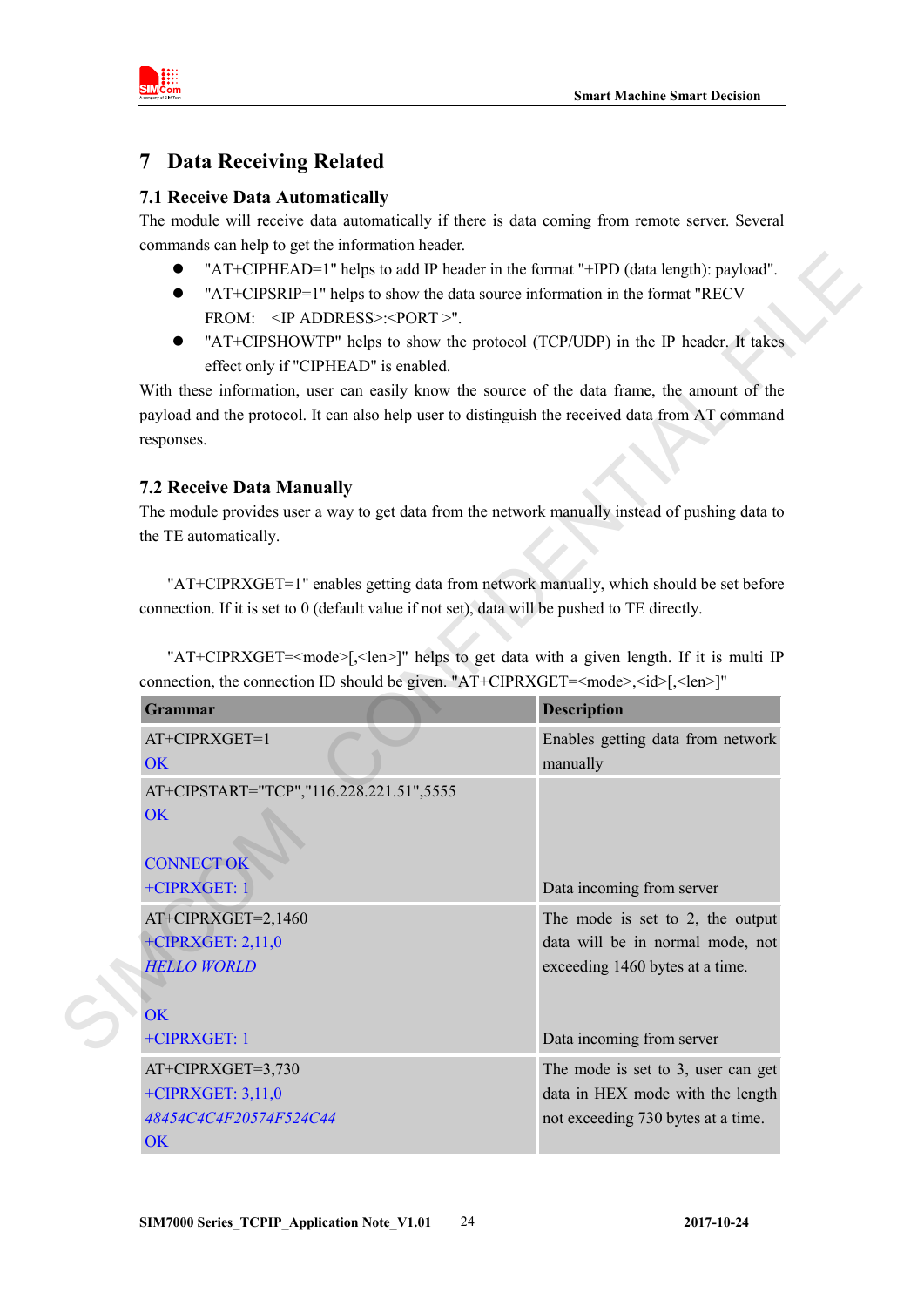

### <span id="page-24-0"></span>**8 APPTCP States Exchange Related**

For single connection, there are 10 states in total; for multi connection, there are 7 states. After some AT commands are executed, the corresponding state will be changed. User can get a general idea from the following diagrams:

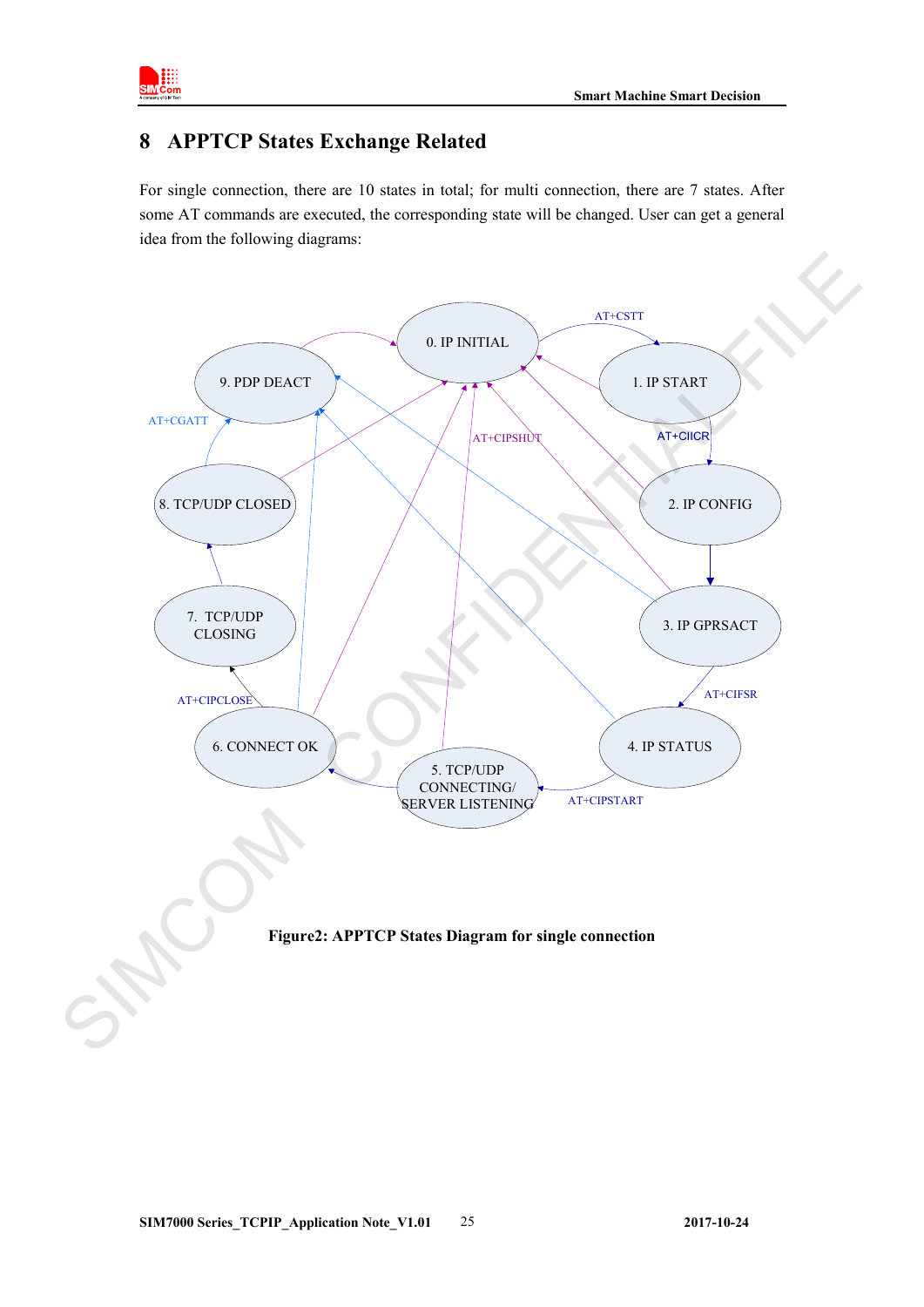



#### **Figure3: APPTCP States Diagram for multi connection**

- IP INTIAL: Initial status
- IP START: Start a TCP/UDP task
- IP CONFIG: Configure PDP context
- IP GPRSACT: Context active already
- IP STATUS: Get local IP address
- TCP/UDP CONNECTING: Connecting to server now
- SERVER LISTENING: Listening to server port now
- **•** IP PROCESSING: Processing the existing connection now
- CONNECT OK: Connection to the server is successful
- TCP/UDP CLOSING: Closing connection now
- TCP/UDP CLOSED: Connection closed (local IP/PDP context still there)
- PDP DEACT: Context deactivated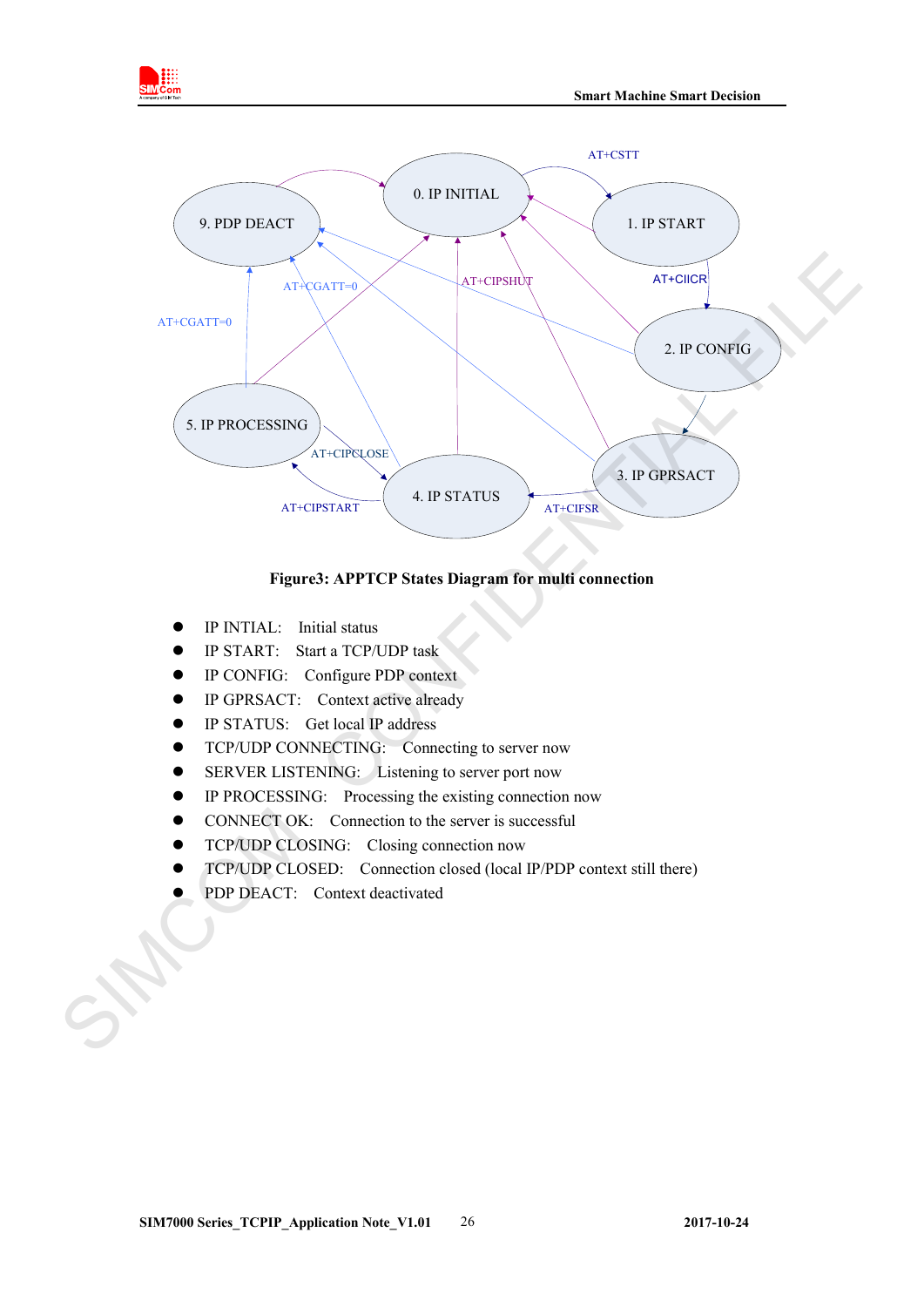

### <span id="page-26-0"></span>**9 Connection Closing Related**

User can use the command AT+CIPCLOSE=<mode> to close the TCP or UDP connection. If  $\leq$  mode> is 0, it is slow closing, if  $\leq$  mode> is 1, it is quick closing. In slow closing, the module will interactive with the server when it closes the TCP connection. Thus, the time of returning "CLOSE OK" will be a bit long. This method is suitable for steady network. In quick closing, the module will disconnect the connection compulsorily and return "CLOSE OK" immediately, without interaction with the server. CLOSE OK" will be a bit long. This method is suitable for steady network. In quick closing, the model will disconnect the connection compulsorily and return "CLOSE OK" inmediately, whilout interaction with the server.<br>
Th

The default setting is slow closing, so the  $\leq$  mode $\geq$  0 can be omitted. And in multi connection, the connection number  $\langle n \rangle$  should be added in front of  $\langle \text{mode} \rangle$ .

Be noted that command AT+CIPCLOSE only closes current TCP/UDP connection, but PDP context is still active. Also user can close connection by AT+CIPSHUT, with current PDP context being deactivated.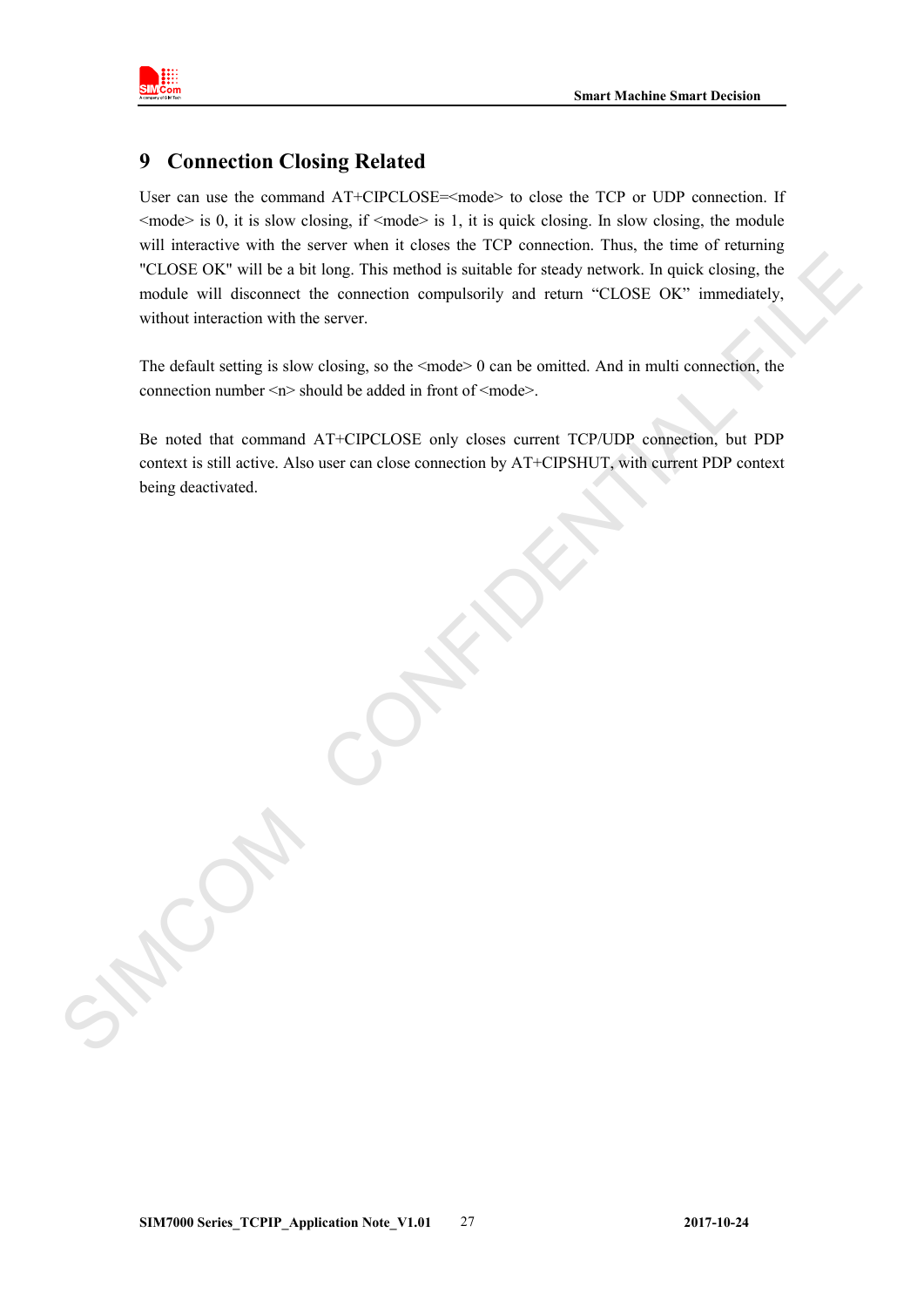

### <span id="page-27-0"></span>**10 Connection Activity Checking Related**

User can use the command AT+CIPSTATUS to query current connection status.

In transparent mode, DCD pin can be used for this purpose. If TCP/UDP connection exists, the DCD pin will be active (low). At any time if the connection is dropped, DCD pin will go inactive (high). STRING CONFIDENTIAL FILE<br>
CONFIDENTIAL FILE<br>
CONFIDENTIAL FILE<br>
CONFIDENTIAL FILE<br>
CONFIDENTIAL FILE<br>
CONFIDENTIAL FILE<br>
CONFIDENTIAL FILE<br>
CONFIDENTIAL FILE<br>
CONFIDENTIAL FILE<br>
CONFIDENTIAL FILE<br>
CONFIDENTIAL FILE<br>
CONFID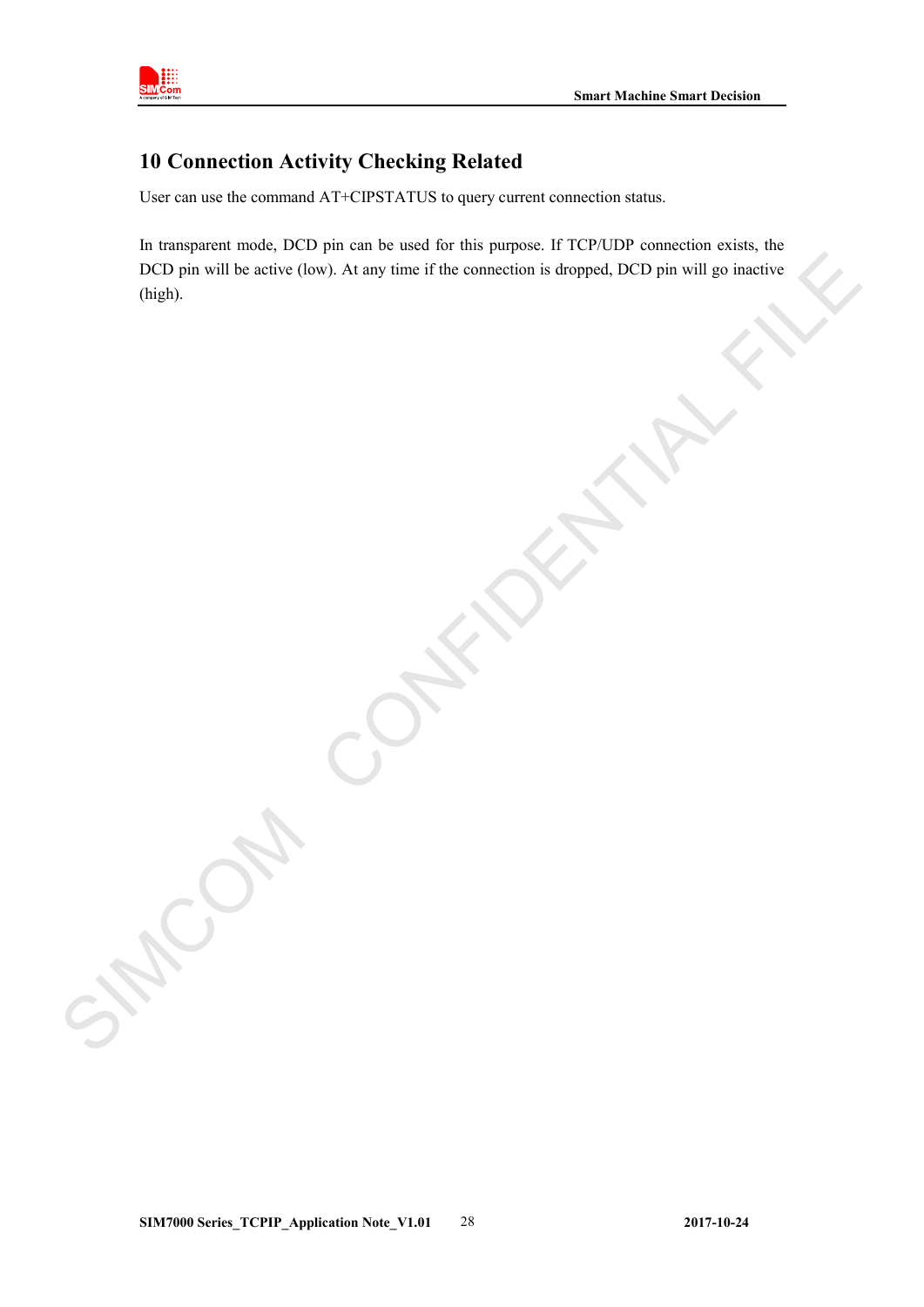

### <span id="page-28-0"></span>**11 Power Consumption with Existing Connection**

The module can enter sleep mode to save power consumption with existing connection, in which the current consumption is reduced to only several mA. The sleep mode function is enabled by setting "AT+CSCLK=1". With this setting, if the DTR maintains HIGH and there is no interruption on either H/W of S/W or event over-the-air, module will go into sleep. In the sleep mode, the serial port stops working, which means no AT command can be issued any more. During the sleep mode with existing connection, the incoming data from the remote end can wake up the module. Any event over-the-air, such as incoming call or SMS etc, will wake up the module too. But At command is not be respond now, If need input AT command, must pull low DTR 50ms or more, after this, the serial port can receive data again. More detail please refer to HD document. The peak persistent on effect the state of the state of the state of the state of the state of the state of the state of the state of the state of the state of the state of the state of the state of the state of the state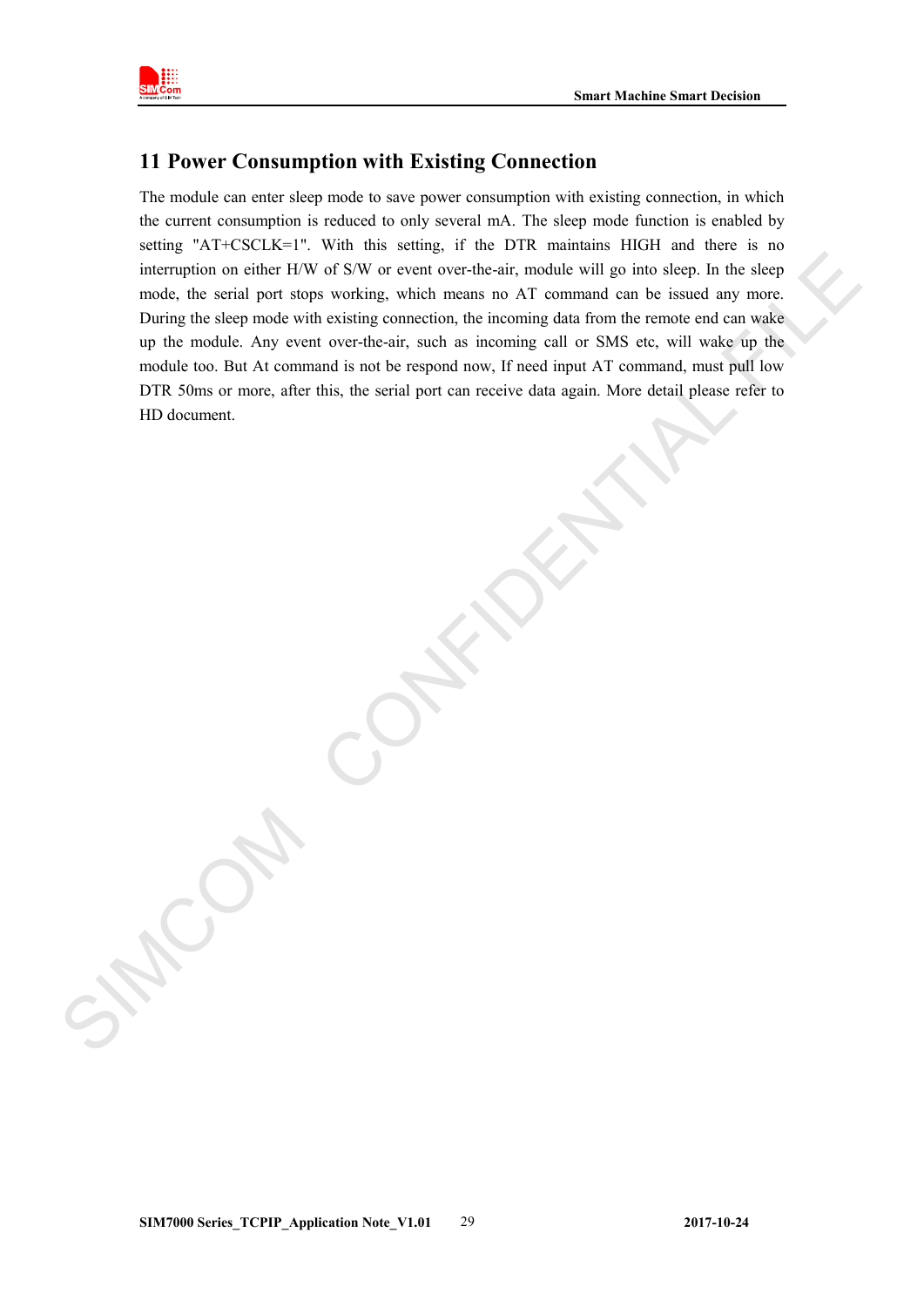

### <span id="page-29-0"></span>**12 Error Handling**

If an error occurs in TCP/UDP connection, for example TCP sending data error or TCP connection dropping, it is suggested to close the connection by command AT+CIPCLOSE and then restart the connection by AT+CIPSTART. If the error still occurs, please use AT+CIPSHUT to shut off the PDP context and then restart the connection. If these two methods above can't help to solve it, SIMCom recommends user to reset the module. In shut of the PDF context and then resumments insert to connection. If these two methods above earn there to solve it, SIMCom recommends user to reset the module.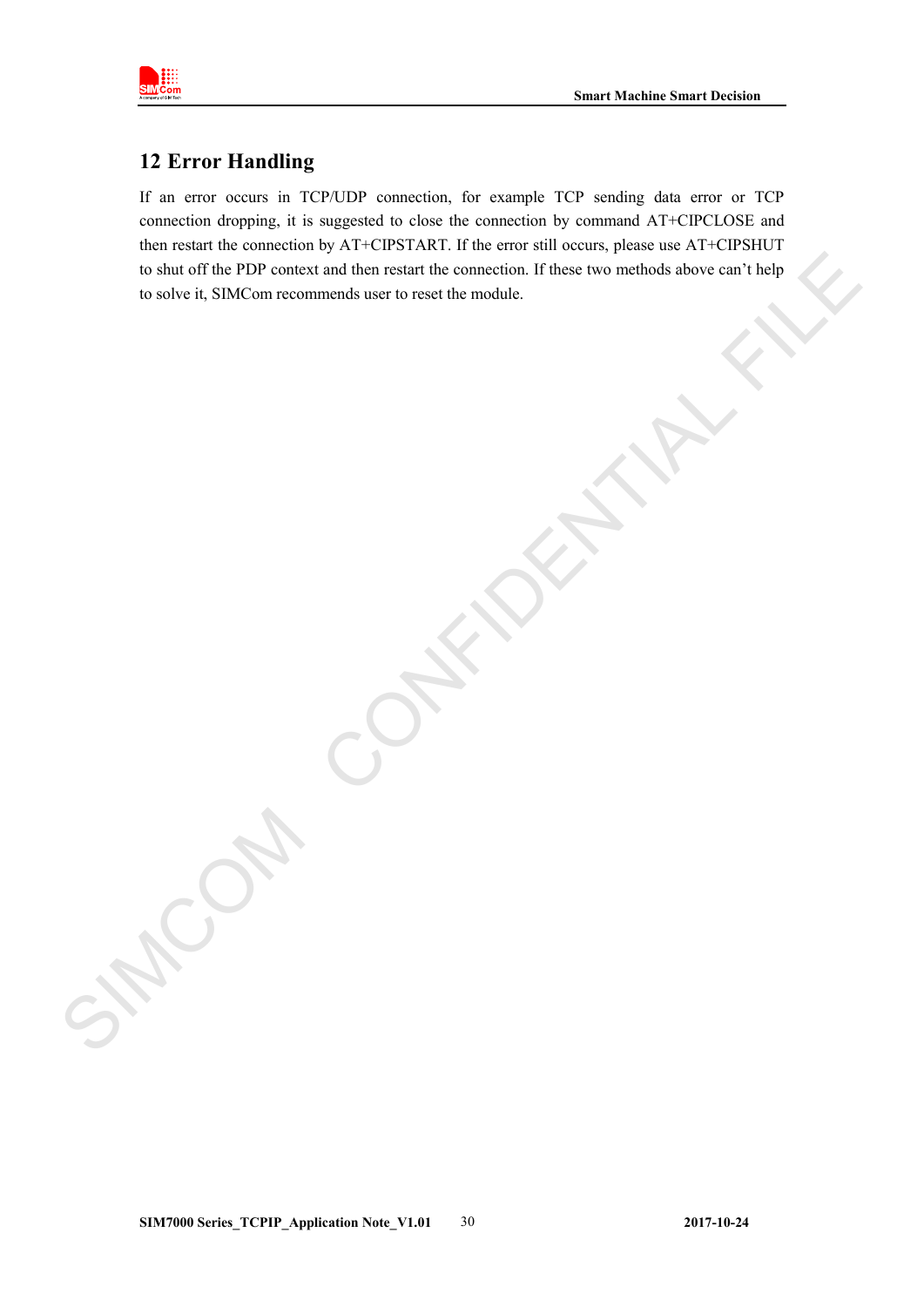

# <span id="page-30-0"></span>**Appendix**

### <span id="page-30-1"></span>**A Related Documents**

| <b>SN</b> | Document name                    |  |
|-----------|----------------------------------|--|
|           | SIM7000 Series AT Command Manual |  |

### <span id="page-30-2"></span>**B Terms and Abbreviations**

| $\bf{B}$     | <b>Terms and Abbreviations</b>       |  |
|--------------|--------------------------------------|--|
| Abbreviation | <b>Description</b>                   |  |
| <b>TCP</b>   | <b>Transmission Control Protocol</b> |  |
| UDP          | User Datagram Protocol               |  |
| <b>APN</b>   | <b>Access Point Name</b>             |  |
| PDP          | Packet Data Protocol                 |  |
|              | Domain Name System                   |  |
| <b>DNS</b>   |                                      |  |
|              |                                      |  |
|              |                                      |  |

**SIM7000 Series\_TCPIP\_Application Note\_V1.01** 31 **2017-10-24**